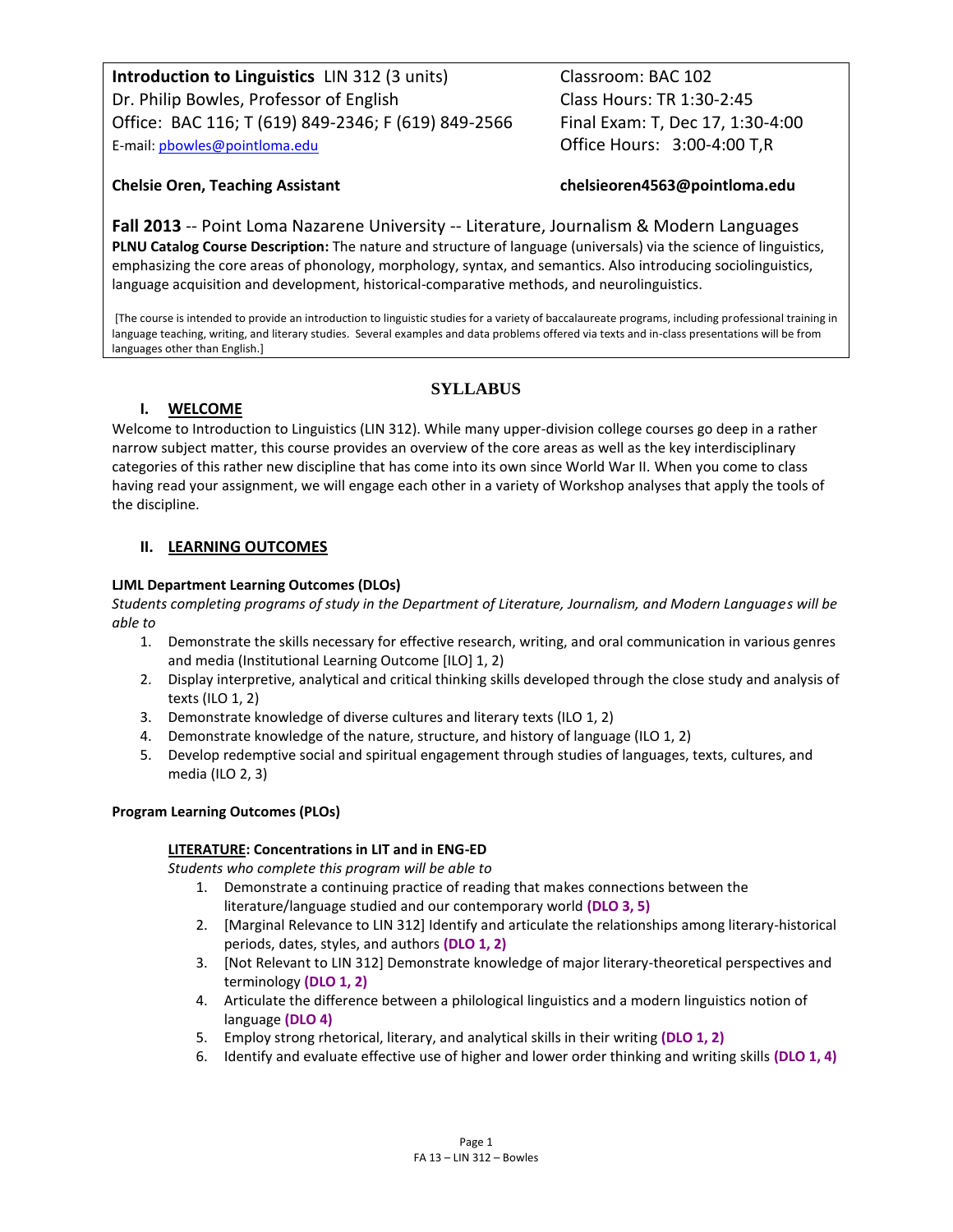## **WRITING**

*Students who complete this program will be able to* 

- 1. Apply creative and advanced skills in various forms and genres of writing **(DLO 1 & 4)**
- 2. Demonstrate knowledge of the conventions and terminology of creative and advanced writing within literary and non-literary texts **(DLO 2, 3, & 4)**
- 3. [Not Relevant to LIN 312] Demonstrate knowledge of major literary-theoretical perspectives and terminology **(DLO 2 & 3)**
- 4. Develop connections between the literature and language studied and the contemporary world **(DLO 3 & 5)**
- 5. Engage in writing and editorial processes through campus publications and external internships **(DLO 1 & 5)**

# **Course Learning Outcomes (CLOs)**

# **LIN 312: Introduction to Linguistics**

*Students completing this course will be able to*

- **1.** Explain (comprehension) the nature of language, the scope of the study of linguistics, and the differences between traditional and linguistic views of language. **(LIT PLO 1, 2, 3, 4; WRI PLO 4)**
- **2.** Define (comprehension) the key terms used in an introductory study of linguistics. **(LIT PLO 1 & 4; WRI PLO 1, 2, 4, 5)**
- 3. (a) Use (knowledge) categories of phonetics and phonology to (b)Differentiate (analysis) phones according to their features, especially those of Standard American English. **(LIT PLO 1; WRI PLO 1, 2, 4, 5)**
- 4. Solve (analysis) data problems in morphology, phonetics/phonology, syntax and pragmatics, language acquisition, neuro-linguistics, historical linguistics and sociolinguistics. (**LIT PLO 1, 5, 6; WRI PLO 1-2, 4-5)**
- **5.** Analyze (application) everyday language scenarios using linguistic theory **(LIT PLO 1, 4; WRI PLO 1, 4)**
- **6.** Collect, evaluate and interpret (synthesis, evaluation, analysis) secondary and tertiary sources of information to pursue answers to complex research questions **(LIT PLO 1, 4, 6; WRI PLO 2, 4)**

| <b>Student Learning Outcomes</b>                                                                                                                                                                                                                                                           |                                                                                                                                          | <b>Means of Assessment:</b>                                                  |
|--------------------------------------------------------------------------------------------------------------------------------------------------------------------------------------------------------------------------------------------------------------------------------------------|------------------------------------------------------------------------------------------------------------------------------------------|------------------------------------------------------------------------------|
| <b>Program: Literature</b>                                                                                                                                                                                                                                                                 | Course: LIN 312                                                                                                                          | <b>LIN 312</b>                                                               |
| 1. Demonstrate a continuing practice of<br>reading that makes connections between the<br>literature/language studied and our<br>contemporary world (DLO 3, 5)                                                                                                                              | Explain (comprehension) the<br>1.<br>nature of language, the<br>scope of the study of<br>linguistics, and the<br>differences between     | In-Class Workshop<br>$\bullet$<br>Quiz<br>Exam<br>(Research Essay)<br>(Blog) |
| 4. Articulate the difference between a<br>philological linguistics and a modern<br>linguistics notion of language (DLO 4)                                                                                                                                                                  | traditional and linguistic<br>views of language. (LIT PLO<br>1, 4; WRI PLO 4)                                                            | (Journal)                                                                    |
| 1. Demonstrate a continuing practice of<br>reading that makes connections<br>between the literature/language studied<br>and our contemporary world (DLO 3, 5)<br>4. Articulate the difference between a<br>philological linguistics and a modern<br>linguistics notion of language (DLO 4) | Define (comprehension) the<br>2.<br>key terms used in an<br>introductory study of<br>linguistics. (LIT PLO 1 & 4;<br>WRI PLO 1, 2, 4, 5) | In-Class Workshop<br>$\bullet$<br>Quiz<br>Exam                               |
| 1. Demonstrate a continuing<br>practice of reading that makes<br>connections between the                                                                                                                                                                                                   | 3.<br>(a) Use (knowledge)<br>categories of phonetics and<br>phonology to                                                                 | In-Class Workshop<br>Quiz<br>Exam                                            |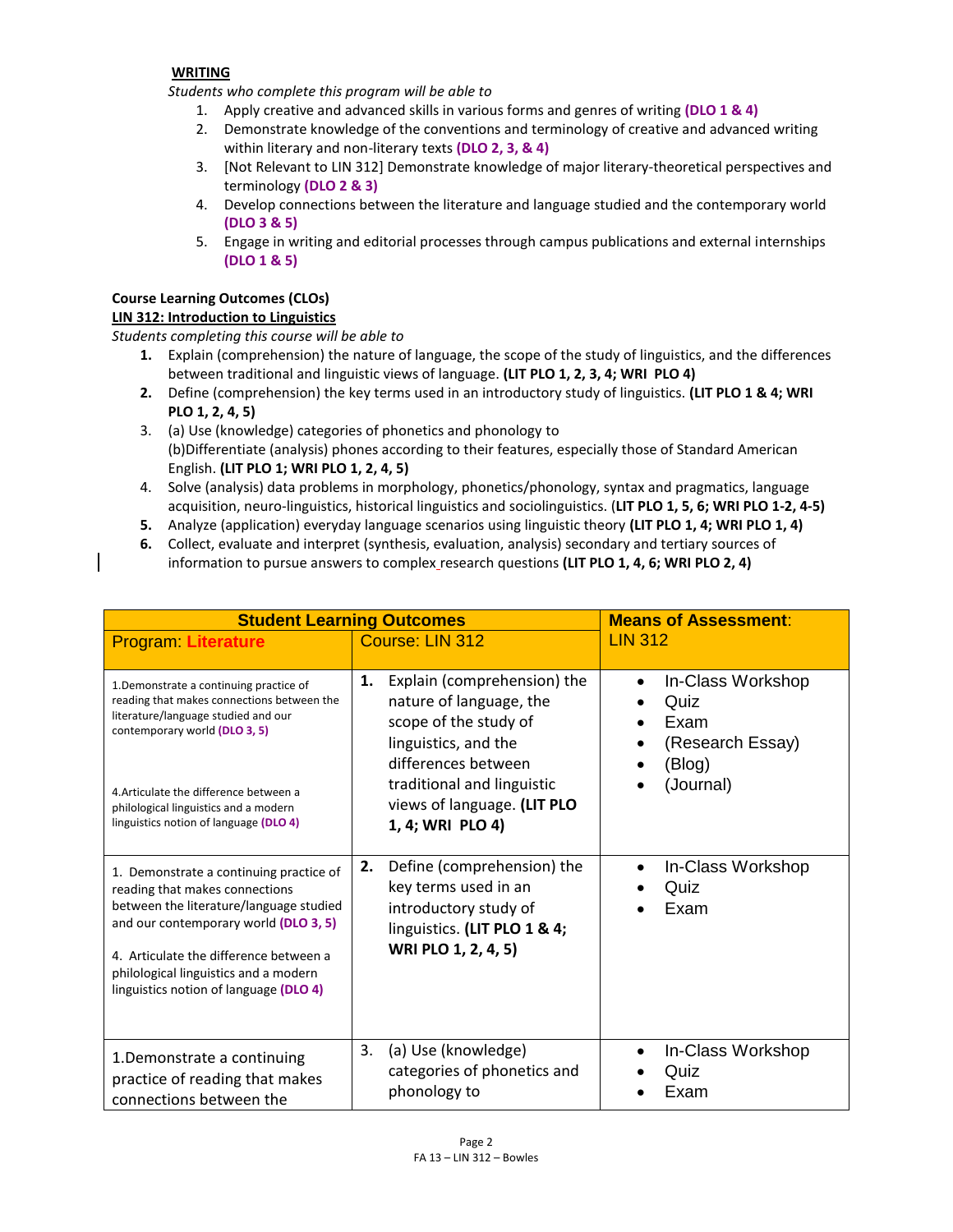| literature/language studied and<br>our contemporary world (DLO 3,<br>5)                                                                                                                                                                                                                                                                                                                                    | (b) Differentiate (analysis)<br>phones according to their<br>features, especially those of<br>Standard American English.<br>(LIT PLO 1; WRI PLO 1, 2, 4, 5)                                                                                   | (Research Essay)<br>(Blog)<br>(Journal)                              |
|------------------------------------------------------------------------------------------------------------------------------------------------------------------------------------------------------------------------------------------------------------------------------------------------------------------------------------------------------------------------------------------------------------|-----------------------------------------------------------------------------------------------------------------------------------------------------------------------------------------------------------------------------------------------|----------------------------------------------------------------------|
| 1. Demonstrate a continuing practice of<br>reading that makes connections between the<br>literature/language studied and our<br>contemporary world (DLO 3, 5)<br>5. Employ strong rhetorical, literary, and<br>analytical skills in their writing (DLO 1, 2)<br>6. Identify and evaluate effective use of higher<br>and lower order thinking and writing skills<br>(DLO 1, 4)                              | Solve (analysis) data<br>4.<br>problems in morphology,<br>phonetics/phonology, syntax<br>and pragmatics, language<br>acquisition, neurolinguistics,<br>historical linguistics and<br>sociolinguistics. (LIT PLO 1, 5,<br>6; WRI PLO 1-2, 4-5) | In-Class Workshop<br>Exam                                            |
| 1. Demonstrate a continuing practice of<br>reading that makes connections<br>between the literature/language studied<br>and our contemporary world (DLO 3, 5)<br>4. Articulate the difference between a<br>philological linguistics and a modern<br>linguistics notion of language (DLO 4)                                                                                                                 | 5.<br>Analyze (application)<br>everyday language scenarios<br>using linguistic theory (LIT<br>PLO 1, 4; WRI PLO 1, 4)                                                                                                                         | In-Class Workshop<br>Exam<br>(Research Essay)<br>(Blog)<br>(Journal) |
| 1. Demonstrate a continuing practice of<br>reading that makes connections between the<br>literature/language studied and our<br>contemporary world (DLO 3, 5)<br>4. Articulate the difference between a<br>philological linguistics and a modern<br>linguistics notion of language (DLO 4)<br>6.Identify and evaluate effective use of higher<br>and lower order thinking and writing skills<br>(DLO 1, 4) | 6.<br>Collect, evaluate and<br>interpret (synthesis,<br>evaluation, analysis)<br>secondary and tertiary<br>sources of information to<br>pursue answers to complex<br>research questions (LIT PLO<br>1, 4, 6; WRI PLO 2, 4)                    | <b>Research Essay</b><br><b>Blog</b><br>Journal                      |

| <b>Student Learning Outcomes</b>                                                                                  |                                                                                                                                                                                                                       | <b>Means of Assessment:</b>                                                               |
|-------------------------------------------------------------------------------------------------------------------|-----------------------------------------------------------------------------------------------------------------------------------------------------------------------------------------------------------------------|-------------------------------------------------------------------------------------------|
| Program: Writing                                                                                                  | Course: LIN 312                                                                                                                                                                                                       | <b>LIN 312</b>                                                                            |
| 4. Develop connections between<br>the literature and language<br>studied and the contemporary<br>world (DLO 3, 5) | Explain (comprehension)<br>1.<br>the nature of language,<br>the scope of the study of<br>linguistics, and the<br>differences between<br>traditional and linguistic<br>views of language. (LIT<br>PLO 1, 4; WRI PLO 4) | In-Class Workshop<br>$\bullet$<br>Quiz<br>Exam<br>(Research Essay)<br>(Blog)<br>(Journal) |
| 1. Apply creative and advanced skills in                                                                          | 2. Define (comprehension)                                                                                                                                                                                             | In-Class Workshop<br>$\bullet$                                                            |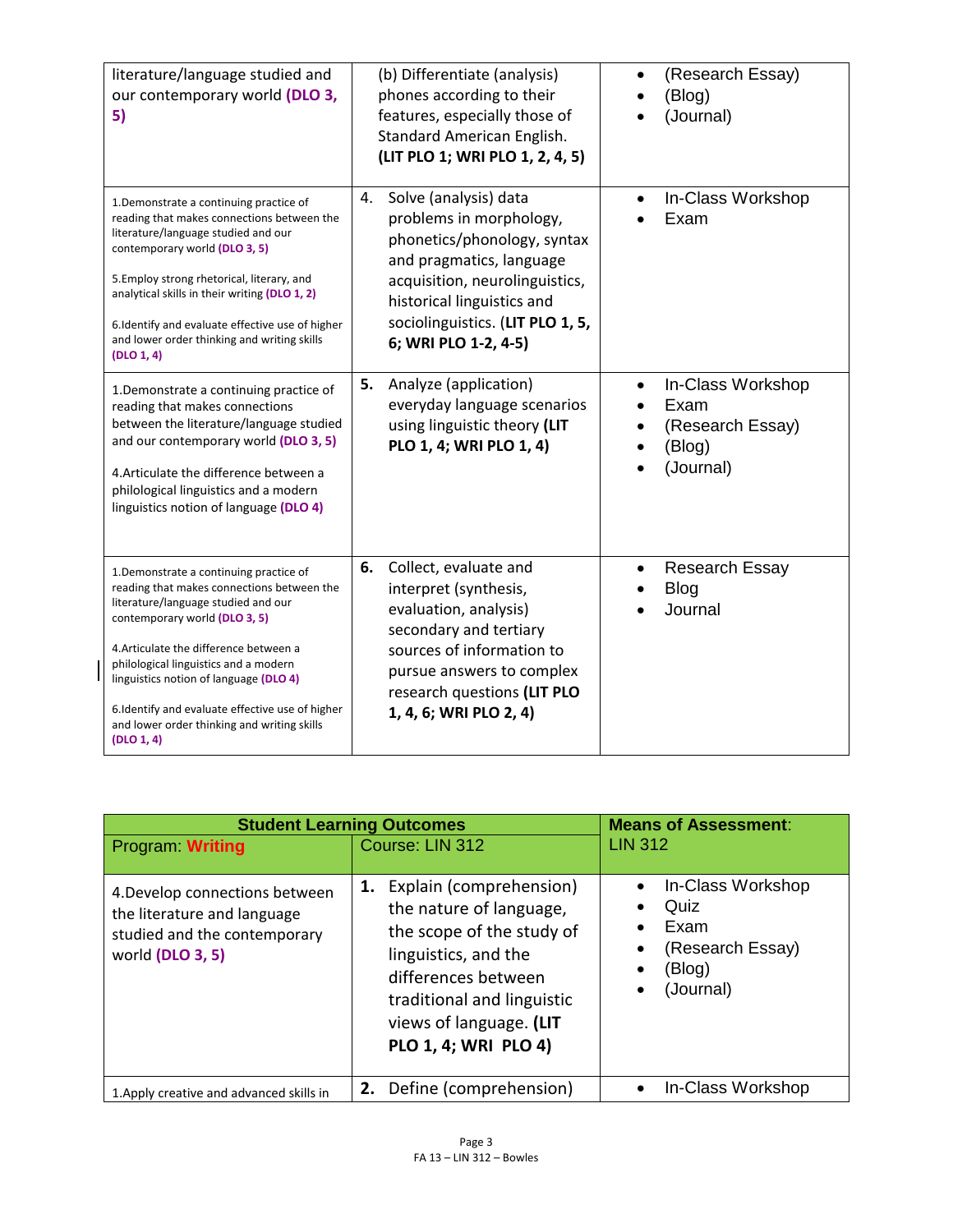| various forms and genres of writing<br>(DLO 1 & 4)<br>2. Demonstrate knowledge of the<br>conventions and terminology of creative<br>and advanced writing within literary and<br>non-literary texts (DLO 2, 3, & 4)<br>4. Develop connections between the<br>literature and language studied and the<br>contemporary world (DLO 3, 5)<br>5. Engage in writing and editorial<br>processes through campus publications<br>and external internships (DLO 1, 5)                                             | the key terms used in an<br>introductory study of<br>linguistics. (LIT PLO 1 & 4;<br>WRI PLO 1, 2, 4, 5)                                                                                                                                         | Quiz<br>Exam                                                                 |
|--------------------------------------------------------------------------------------------------------------------------------------------------------------------------------------------------------------------------------------------------------------------------------------------------------------------------------------------------------------------------------------------------------------------------------------------------------------------------------------------------------|--------------------------------------------------------------------------------------------------------------------------------------------------------------------------------------------------------------------------------------------------|------------------------------------------------------------------------------|
| 1. Apply creative and advanced skills in<br>various forms and genres of writing<br>(DLO 1 & 4)<br>2. Demonstrate knowledge of the<br>conventions and terminology of creative<br>and advanced writing within literary and<br>non-literary texts (DLO 2, 3, & 4)<br>4. Develop connections between the<br>literature and language studied and the<br>contemporary world (DLO 3, 5)<br>5. Engage in writing and editorial<br>processes through campus publications<br>and external internships (DLO 1, 5) | 3.<br>(a) Use (knowledge)<br>categories of phonetics<br>and phonology to<br>(b) Differentiate (analysis)<br>phones according to their<br>features, especially those<br>of Standard American<br>English. (LIT PLO 1; WRI<br>PLO 1, 2, 4, 5)       | In-Class Workshop<br>Quiz<br>Exam<br>(Research Essay)<br>(Blog)<br>(Journal) |
| 1. Apply creative and advanced skills in<br>various forms and genres of writing<br>(DLO 1 & 4)<br>2. Demonstrate knowledge of the<br>conventions and terminology of creative<br>and advanced writing within literary and<br>non-literary texts (DLO 2, 3, & 4)<br>4. Develop connections between the<br>literature and language studied and the<br>contemporary world (DLO 3, 5)<br>5. Engage in writing and editorial<br>processes through campus publications<br>and external internships (DLO 1, 5) | Solve (analysis) data<br>4.<br>problems in morphology,<br>phonetics/phonology,<br>syntax and pragmatics,<br>language acquisition,<br>neurolinguistics, historical<br>linguistics and<br>sociolinguistics. (LIT PLO<br>1, 5, 6; WRI PLO 1-2, 4-5) | In-Class Workshop<br>Exam                                                    |
| 1. Apply creative and advanced skills in<br>various forms and genres of writing<br>(DLO 1 & 4)<br>4. Develop connections between the<br>literature and language studied and the<br>contemporary world (DLO 3, 5)                                                                                                                                                                                                                                                                                       | <b>5.</b> Analyze (application)<br>everyday language<br>scenarios using linguistic<br>theory (LIT PLO 1, 4; WRI<br>PLO 1, 4)                                                                                                                     | In-Class Workshop<br>Exam<br>(Research Essay)<br>(Blog)<br>(Journal)         |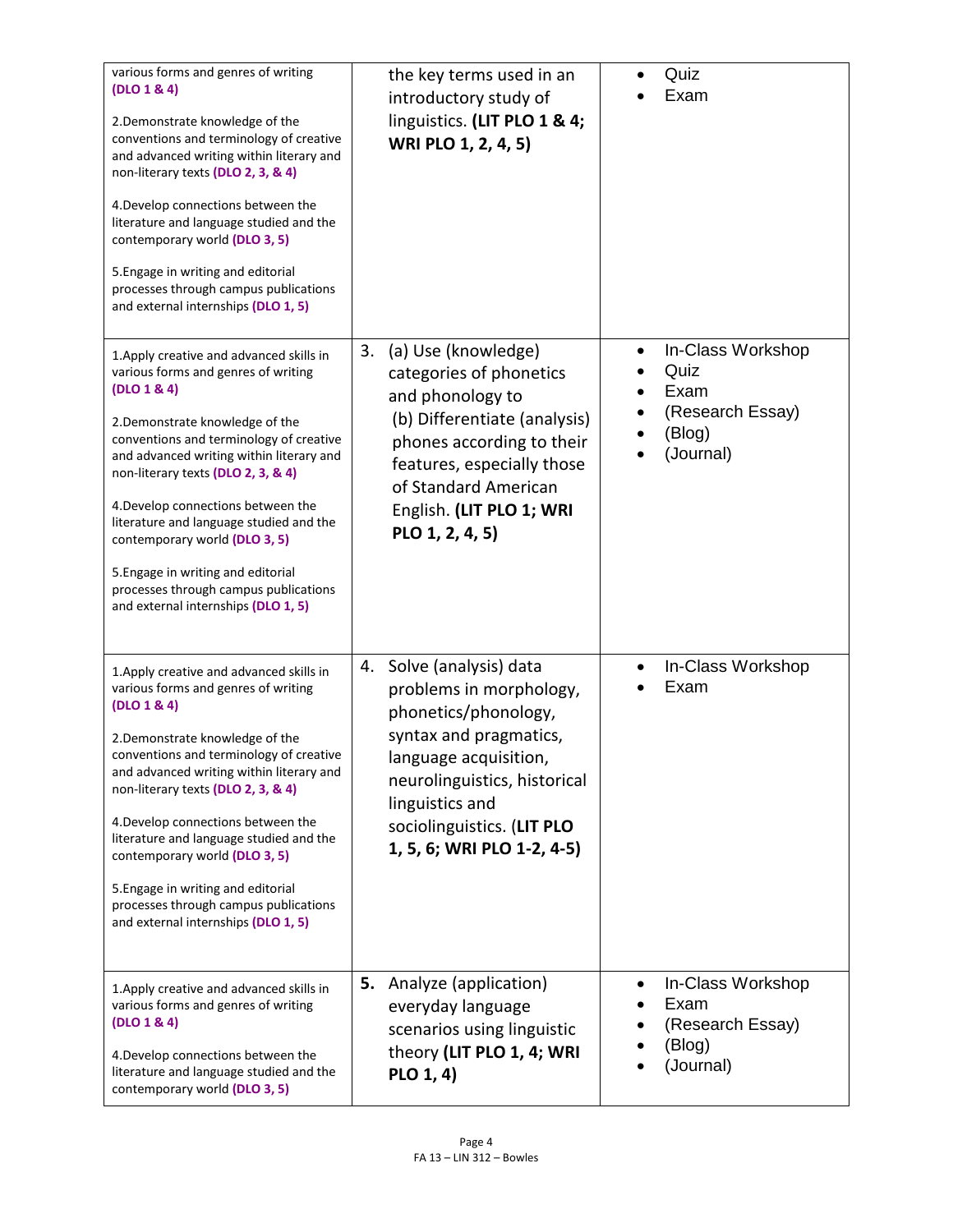| 2. Demonstrate knowledge of the<br>conventions and terminology of creative<br>and advanced writing within literary and<br>non-literary texts (DLO 2, 3, & 4)<br>4. Develop connections between the<br>literature and language studied and the<br>contemporary world (DLO 3, 5) | <b>6.</b> Collect, evaluate and<br>interpret (synthesis,<br>evaluation, analysis)<br>secondary and tertiary<br>sources of information to<br>pursue answers to<br>complex research<br>questions (LIT PLO 1, 4, 6;<br><b>WRI PLO 2, 4)</b> | <b>Research Essay</b><br><b>Blog</b><br>Journal |
|--------------------------------------------------------------------------------------------------------------------------------------------------------------------------------------------------------------------------------------------------------------------------------|------------------------------------------------------------------------------------------------------------------------------------------------------------------------------------------------------------------------------------------|-------------------------------------------------|

## **Means to Achieve Outcomes**

- 1. Students are provided with a combination of reading assignments, study questions, quizzes on reading, in-class workshops and associated discussion and exams, and two research projects with feedback to facilitate the course learning outcomes
- 2. Students should devise unique individual study plans for completing the course work to the level of their satisfaction, totaling a minimum of five hours of preparation out of class per week
- 3. Students should plan ahead to complete weekly readings and concept/vocabulary study before online quizzes and in-class workshops
- 4. Students should review all course material—and especially new material—at least once per week and assess realistically which concepts and/or skills they need tutorial or peer assistance help with. Students must be fully aware of what they know and what they do not understand. They must also be activist about their own learning, not waiting for professor or TA to point out such gaps
- 5. Students who faithfully do weekly reviews and follow-ups on problem areas do not need to cram for examinations, which are cumulative
- 6. Students should consult with successful alumni of the course or with the professor about how to study for the course
- 7. Students concerned about their performance on particular assignments or evaluations should make appointments early in the semester to speak with the professor

# III. **PLNU MISSION STATEMENT: To Teach. To Shape. To Send**

Point Loma Nazarene University exists to provide higher education in a vital Christian community where minds are engaged and challenged, character is modeled and formed, and service becomes an expression of faith. Being of Wesleyan heritage, we aspire to be a learning community where grace is foundational, truth is pursued, and holiness is a way of life.

## IV. **LJML DEPARTMENT MISSION STATEMENT**

Welcome to the Department of Literature, Journalism and Modern Languages. Embodying the core values of a Christian liberal arts education in the Wesleyan theological tradition, and focusing on the power of language and story to shape us and our world, the LJML Department and programs will provide students with knowledge, skills, and experiences to equip them to understand, interpret, analyze, evaluate, and create texts as linguistic and/or artistic expressions of diverse human experiences. We value reading, writing, researching, speaking, and discussing as profound means of participating in the redemptive work of God in all of creation. The following document will provide you with the information sources and information guidelines to University and Departmental policies that apply to all courses taken in this Department.

## **PUBLIC DISCOURSE**

Much of the work we will do in this class is cooperative, by nature of the class discussions and general feedback given to written work and/projects; thus you should think of all your writing and speaking for and in class as public, not private, discourse. By continuing in this class, you acknowledge that your work will be viewed by others in the class.

#### **INCLUSIVE LANGUAGE POLICY**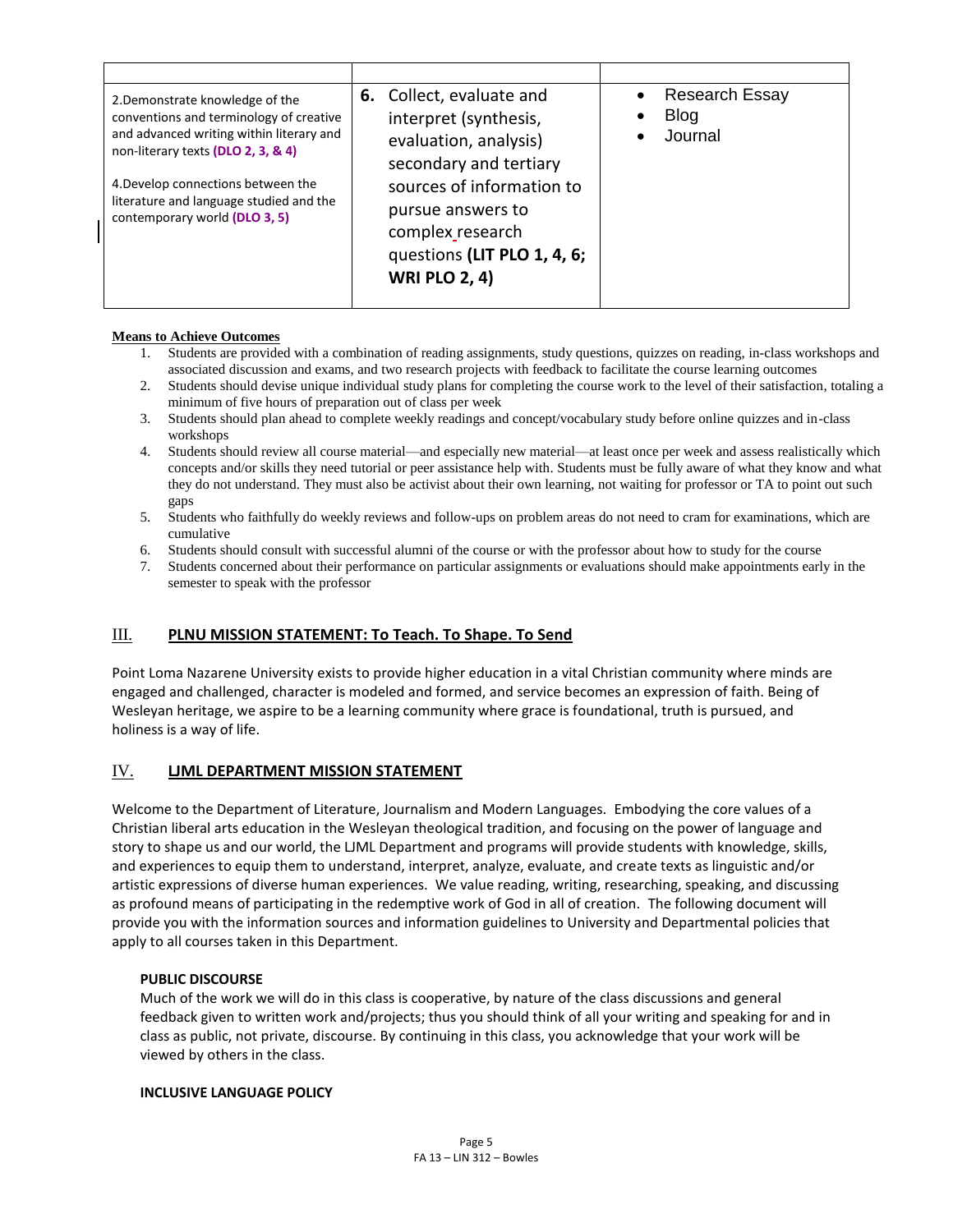Because the Literature, Journalism, and Modern Language department recognizes the power of language, all public language used in this course, including written and spoken discourse, will be inclusive. This standard is outlined by all major academic style guides, including MLA, APA, and Chicago, and is the norm in university-level work.

- Information from the *MLA Handbook*: "Because good scholarship requires objectivity, careful writers of research papers avoid language that implies unsubstantiated or irrelevant generalizations about such personal qualities as age, economic class, ethnicity, sexual orientation, political or religious beliefs, race, or sex." (MLA Handbook, Sections 1.10 and A.3 in the 7 $^{\text{th}}$  ed.)
- Information from the *Chicago Manual of Style*: "Biased Language—language that is either sexist or suggestive of other conscious or subconscious prejudices that are not central to the meaning of the work—distracts and may even offend readers, and in their eyes makes the works less credible." (Chicago Manual of Style, Section 5.203, p. 233 of the  $15<sup>th</sup>$  ed.)
- *APA Manual*[: http://www.apastyle.org/](http://www.apastyle.org/)
- *Inclusive Language Handbook: A Practical Guide to Using Inclusive Language* by Don Thorsen & Vickie Becker, Wesleyan/Holiness Women Clergy: [http://www.whwomenclergy.org/booklets/inclusive\\_language.php](http://www.whwomenclergy.org/booklets/inclusive_language.php)

# V. **DIVERSITY STATEMENT**

Point Loma Nazarene University is committed to diversity in the classroom, in its publications and in its various organizations and components. Faculty and staff recognize that the diverse backgrounds and perspectives of their colleagues and students are best served through respect toward gender, disability, age, socioeconomic status, ethnicity, race, culture and other personal characteristics. In addition, the department of Literature, Journalism, and Modern Languages is committed to taking a leadership position that calls for promoting a commitment to diversity in and out of the classroom and in the practices of writing, journalism, and the study of literature.

# VI. **FERPA POLICY (**FERPA stands for Family Educational Rights and Privacy Act)

In compliance with federal law, neither PLNU student ID nor social security number should be used in publicly posted grades or returned sets of assignments without student written permission. This class will meet the federal requirements by (Note: each faculty member should choose one strategy to use: distributing all grades and papers individually; requesting and filing written student permission; or assigning each student a unique class ID number not identifiable on the alphabetic roster.). Also in compliance with FERPA, you will be the only person given information about your progress in this class unless you have designated others to receive it in the "Information Release" section of the student portal. See [Policy Statements](http://catalog.pointloma.edu/content.php?catoid=8&navoid=864) in the undergrad student catalog.

# VII. **ACADEMIC ACCOMMODATIONS**

While all students are expected to meet the minimum academic standards for completion of their courses as established by the instructors, students with special needs may require academic accommodations. At Point Loma Nazarene University, students requesting academic accommodations must file documentation with the Disability Resource Center (DRC), located in the Bond Academic Center. Once the student files documentation, the Disability Resource Center contacts the student's instructors and provides written recommendations for reasonable and appropriate accommodations to meet the individual needs of the student. This policy assists the university in its commitment to full compliance with Section 504 of the Rehabilitation Act of 1973, the Americans with Disabilities (ADA) Act of 1990, and ADA Amendments Act of 2008, all of which prohibit discrimination against students with special needs and guarantees all qualified students equal access to the benefits of PLNU programs and activities.

Students have the right to appeal decisions regarding academic accommodations. In order to provide prompt and equitable resolution, the student must submit a written or verbal statement to the Director of Academic Advising who will conduct the appeal process in consultation with the Vice President for Student Development. [http://catalog.pointloma.edu/content.php?catoid=8&navoid=864#Academic\\_Accommodations](http://catalog.pointloma.edu/content.php?catoid=8&navoid=864#Academic_Accommodations)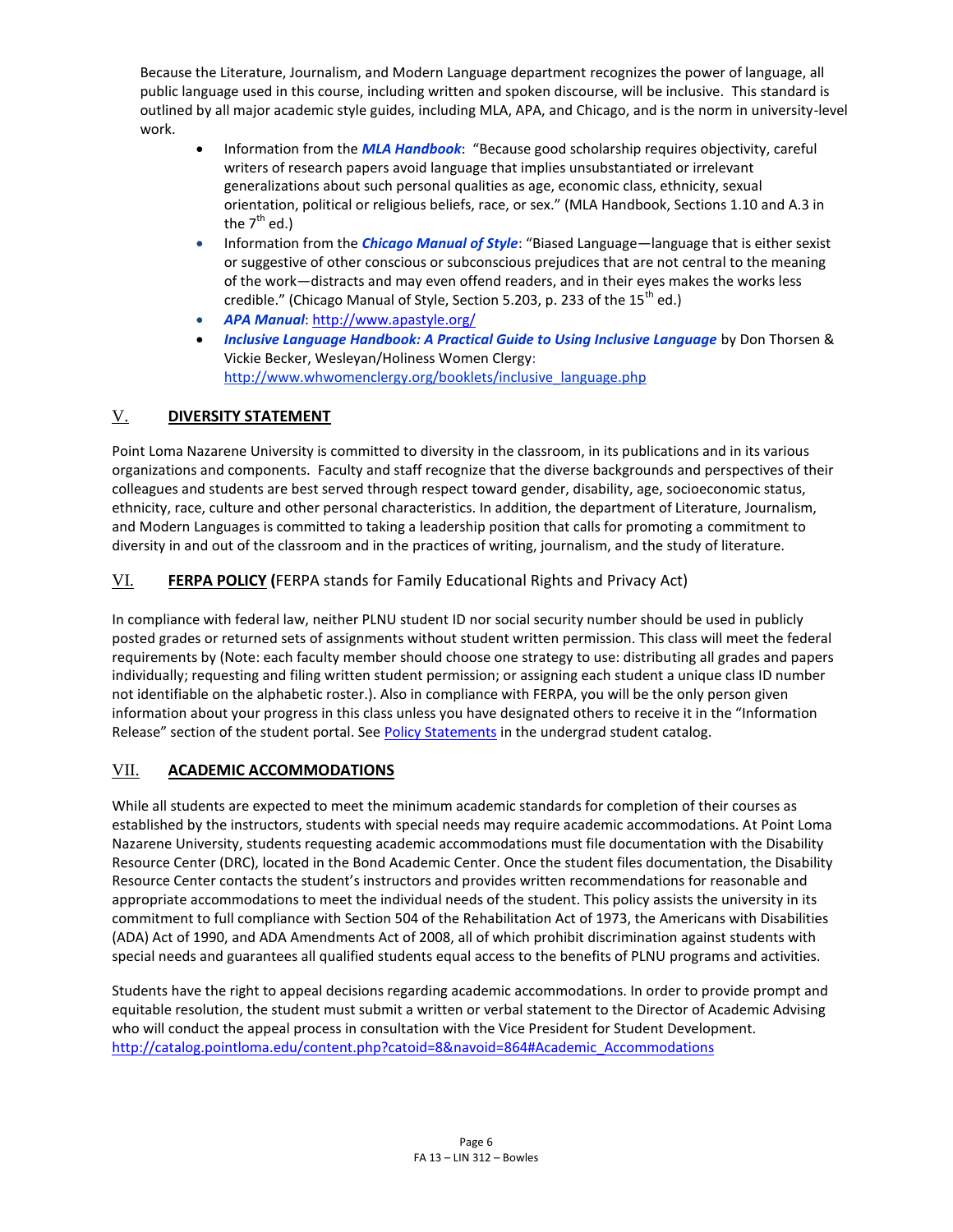# VIII. **ACADEMIC HONESTY**

The Point Loma Nazarene University community holds the highest standards of honesty and integrity in all aspects of university life. Any violation of the university's commitment is a serious affront to the very nature of Point Loma's mission and purpose.

Violations of academic honesty include cheating, plagiarism, falsification, aiding academic dishonesty, and malicious interference.

*Cheating* is the use of unauthorized assistance that results in an unfair advantage over other students. It includes but is not limited to: Bringing and/or using unauthorized notes, technology or other study aids during an examination; looking at other students' work during an exam or in an assignment where collaboration is not allowed; attempting to communicate with other students in order to get help during an exam or in an assignment where collaboration is not allowed; obtaining an examination prior to its administration; allowing another person to do one's work and submitting it as one's own; submitting work done in one class for credit in another without the instructor's permission.

*Plagiarism* is the use of an idea, phrase or other materials from a source without proper acknowledgment of that source. It includes but is not limited to: The use of an idea, phrase, or other materials from a source without proper acknowledgment of that specific source in a work for which the student claims authorship; the misrepresentation and/or use of sources used in a work for which the student claims authorship; the use of papers purchased online as all or part of an assignment for which the student claims authorship; submitting written work, such as laboratory reports, computer programs, or papers, which have been copied from the work of other students, with or without their knowledge and consent.

*Falsification* is the alteration of information or forging of signatures on academic forms or documents. It includes but is not limited to: using improper methods of collecting or generating data and presenting them as legitimate; altering graded work and submitting it for re-grading; falsifying information on official academic documents such as drop/add forms, incomplete forms, petitions, recommendations, letters of permission, transcripts or any other university document; misrepresenting oneself or one's status in the university.

*Aiding academic dishonesty* is assisting another person in violating the standards of academic honesty. It includes but is not limited to: Allowing other students to look at one's own work during an exam or in an assignment where collaboration is not allowed; providing information, material, or assistance to another person knowing that it may be used in violation of academic honesty policies; providing false information in connection with any academic honesty inquiry.

*Malicious intent* is misuse of academic resources or interference with the legitimate academic work of other students. It includes but is not limited to: removing books, journals or pages of these from the library without formal checkout; hiding library materials; refusing to return reserve readings to the library; damaging or destroying the projects, lab or studio work or other academic product of fellow students.

A student remains responsible for the academic honesty of work submitted in PLNU courses and the consequences of academic dishonesty beyond receipt of the final grade in the class and beyond the awarding of the diploma. Ignorance of these catalog policies will not be considered a valid excuse or defense. Students may not withdraw from a course as a response to a consequence.

#### **Response Procedure**

The following response procedure is recommended to faculty who discover a violation of academic honesty:

- 1. Fact-finding: The faculty member should attempt to speak or otherwise communicate informally with the student as a first step.
- 2. Communication of Consequence: Once the violation is discovered, the instructor should send a written communication to the student regarding the incident and the consequences. Instructors can give students an "F" on a specific assignment or an "F" in the course as a consequence of violations of academic honesty.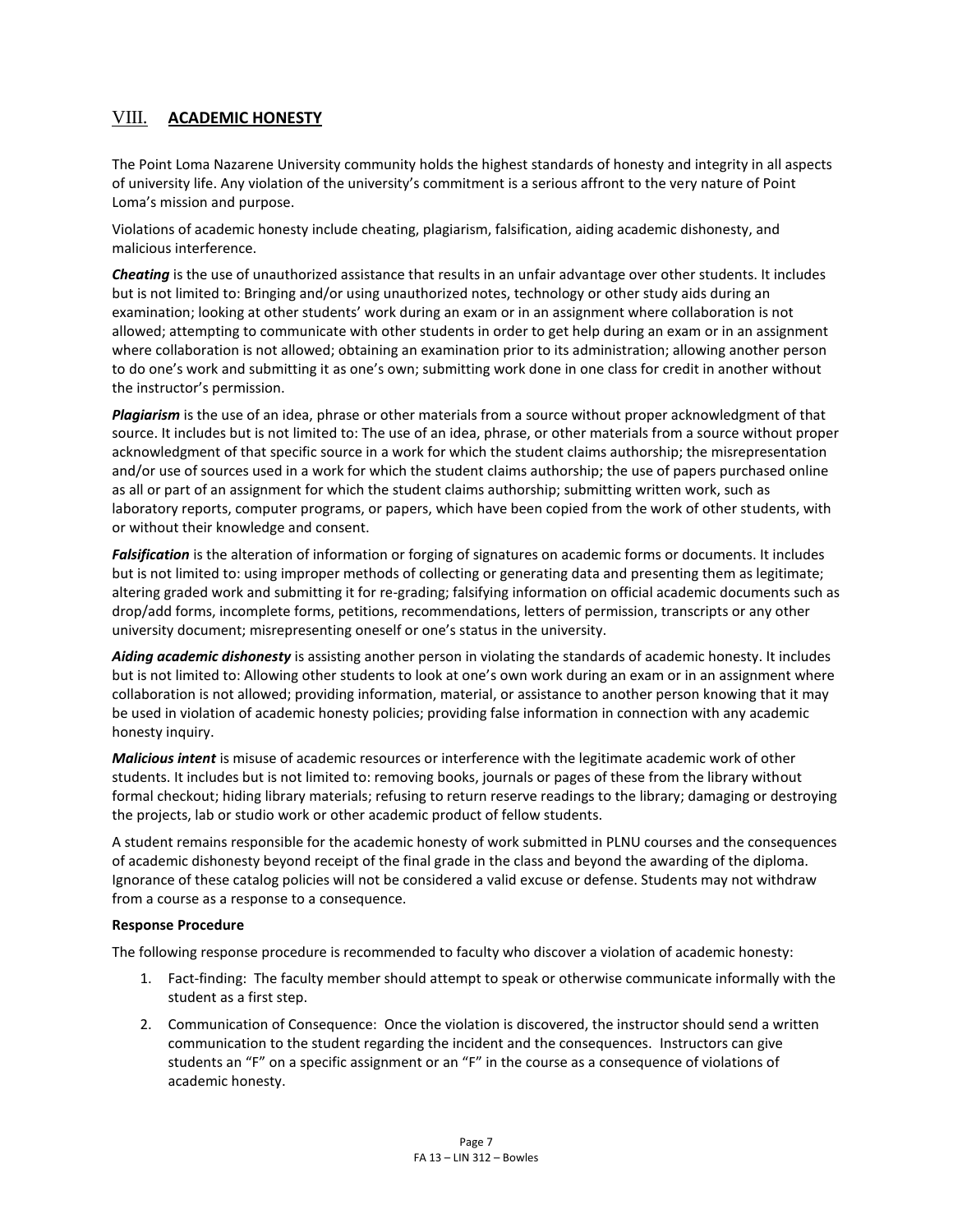- 3. Internal Communication: The instructor should send a report of the incident to the department chair or school dean, the college dean, the Vice President for Student Development and the Vice Provost for Academic Administration. The report should include a description of the violation, the action taken, and evidence of the violation. The offical record of the incident is maintained by the Office of the Vice President for Student Development.
- 4. Further action: Prior instances of misconduct under this or other student conduct policies should be considered in determining disciplinary action for a present violation. As the Vice President for Student Development and the appropriate college dean consult, if additional action seems necessary it would be taken after consultation with the reporting instructor and communicated in writing to the student. Depending upon the seriousness of the incident or pattern of incidents, further actions can include probation, suspension or expulsion.

# **Appeal Procedure**

The following appeal procedure should be used by a student who wishes to appeal consequences associated with a finding of academic dishonesty:

- 1. Instructor: The student should present a written appeal of the penalty to the instructor involved. The instructor should respond in writing, with a copy of the response also sent to the department chair.
- 2. Department Chair or School Dean: In the event that satisfactory resolution to the appeal is not achieved between the student and the instructor, the student may submit the appeal in writing to the department chair or school dean, who will review the appeal and send a written ruling to the student and instructor.
- 3. College Dean: Student appeals not resolved at the departmental or school level should be taken to the appropriate college dean for review. The college dean will review the appeal and send a written ruling to the student, instructor and department chair or school dean.
- 4. Administrative Committee: Student appeals not resolved at the college dean level can be submitted to an administrative committee including an academic administrator of the student's choice, the Provost or a designee, the Vice Provost for Academic Administration, and the Vice-President for Student Development or a designee. The appeal decision reached by this committee is final.

[Revision based on review academic honesty policies at Purdue University, University of Notre Dame, Wheaton College, Azusa Pacific University and The University of Rochester. Definitions based on those at The University of Rochester and used by permission.]

[http://catalog.pointloma.edu/content.php?catoid=8&navoid=864#Academic\\_Honesty](http://catalog.pointloma.edu/content.php?catoid=8&navoid=864#Academic_Honesty)

# IX. **LJML ACADEMIC HONESTY POLICY**

The LJML Department deems intellectual and academic integrity critical to academic success and personal development; therefore, any unethical practice will be detrimental to the student's academic record and moral character. Students who present the work of others as if it were their own commit plagiarism. Presenting another's work as one's own includes, but is not limited to, borrowing another student's work, buying a paper, and using the thoughts or ideas of others as one's own (using information in a paper without citation). Plagiarized work will result in a failing grade for the assignment and possibly for the course. In either event, a written report will be filed with the department chair and the area dean. The dean will review the report and submit it to the Provost and the Vice President for Student Development. It will then be placed in the student's academic file.

# **X. MAINTAINING CLASS SCHEDULE VIA ONLINE REGISTRATION**

Students must maintain their class schedules. Should a student need arise to drop a course, they are responsible to drop the course (provided the drop date meets the stated calendar deadline established by the university) and to complete all necessary official forms (online or paper). Failing to attend and/or to complete required forms may result in a grade of F on the student's official transcript.

# XI. **OTHER GUIDES AND EXPECTATIONS**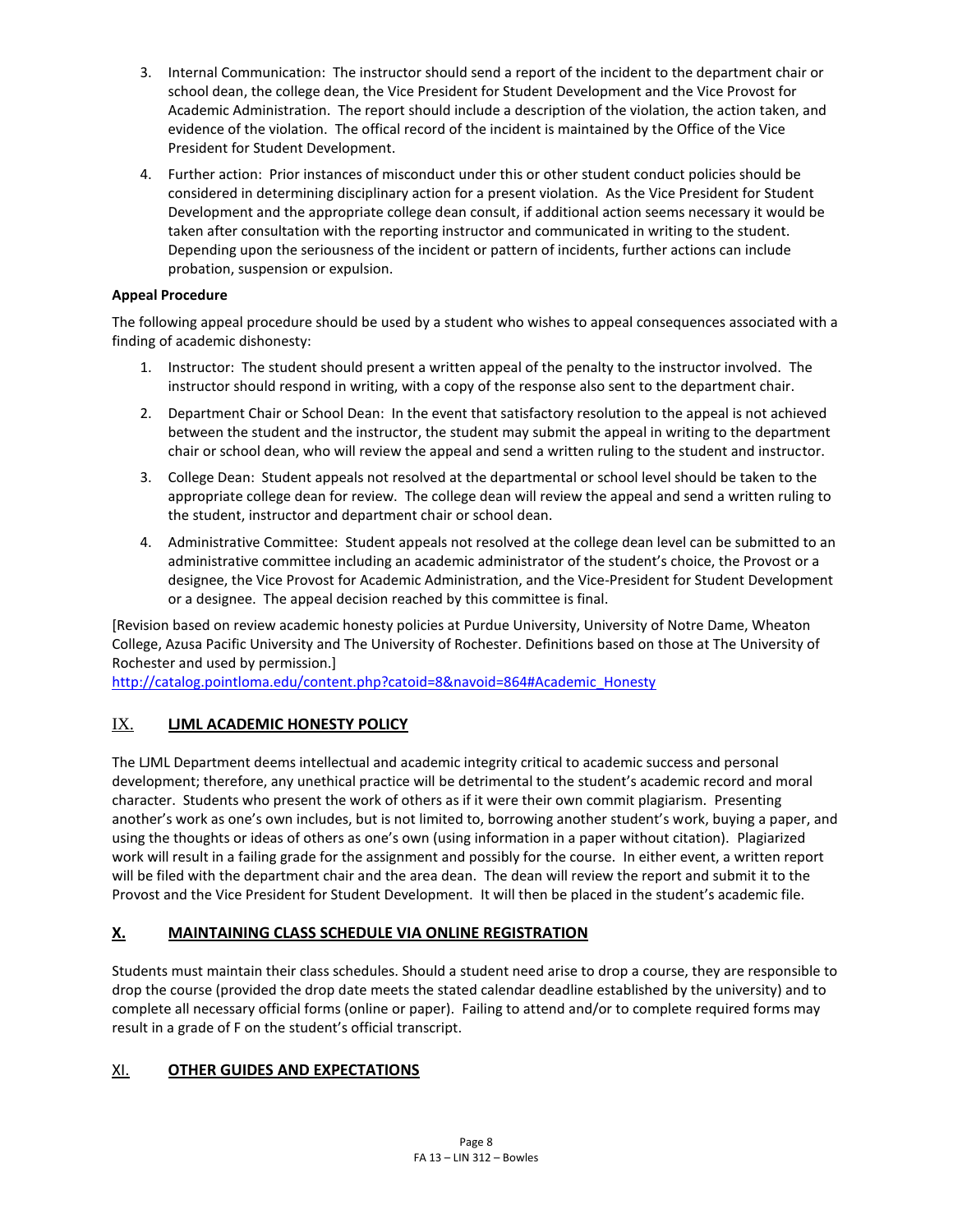- *1.* **Attendance**: PLNU professors are generally serious about class attendance. Please read the Class Attendance section of your *PLNU Catalog,* carefully (see link above). If students miss more than 10% of class meetings (approx. 4 for a MWF course and 3 classes for a TR course), faculty members may file a written report that may result in de-enrollment from the course. If you miss more than 20% of class meetings (approx. 8 for a MWF course and 6 classes for a TTH course), you may be de-enrolled without notice. Serious students keep track of their number of absences (including arriving late and leaving class early = one-third absence per incident) and are not absent for frivolous reasons. De-enrollment may have serious consequences on residence, athletic, and scholarship requirements; it may also necessitate a reduction or loss in your financial aid.
- *2.* **Final Examinations** are the culminating learning event in a course, and they are scheduled to take into account all the different courses and departments across the university. The exam schedule varies from year to year. The final examination schedule is posted on the Class Schedules site. You are expected to arrange your personal affairs to fit the examination schedule. In the rare case that you may be scheduled for more than three (3) final examinations on the same day, you may work out an alternate time for one of your exams with your professors. This is the only university-sanctioned reason for taking a final exam at a time other than the officially scheduled time for the exam. Please confirm your final examination schedule the first week of classes, and schedule those exam times into your daily planners and calendars now. If you find that your final exam schedule is the one described above, please meet with your professors as soon as possible so that they may help you to make alternative arrangements for taking your exams. Department chairs/school deans and college deans need not be involved in the process of making this accommodation.

#### 3. **Class Sessions, Preparation, Assignments, and Technology**:

If you wish to use your laptop during class for note-taking, you need to inform the professor on Day One. If you are using an electronic reader (Kindle, Nook, etc.), please let me know and have no other "file" open on your electronic device other than the class text/reading and related sites.

- a. All other electronics must be muted or turned off for the entire class period.
- b. Completion of all assignments is required, and passing the course will be difficult without doing so. Readings and written responses must be prepared in advance of the date scheduled/due and of sufficient length and quality to meet the assignment's requirements and intents. Missed work (quizzes and written responses) may be made up seldom, only in truly extenuating circumstances and only if you and I have had a timely conversation about your situation. No make-up work will be given routinely for missed work.
- c. Late assignments will not be accepted either in person, by delivery, or in my mailbox (unless you and I have communicated prior to the deadline about extenuating circumstances).
- d. It is your responsibility to see to it that I receive your work on time.
- e. Always keep multiple hard copies or soft (digital) copies (on flash drives, e.g.) of your work on hand so that you can provide duplicate copies if needed.
- f. Handwritten assignments are never acceptable except for in-class workshops (unless otherwise specified).
- g. You may be requested to attend office hours with the professor if a need arises.
- 4. **Classroom Decorum**: Please manage your electronic devices appropriately and with consideration for others—see a & b above. Please dress in appropriate academic attire out of consideration for others in our class. And please conduct yourself with enthusiasm but appropriateness for the classroom. I do reserve the right to ask you to leave the classroom if I believe your attire or behavior to be offensive and/or an obstacle to a positive learning and teaching environment.
- 5. **Extenuating Situations & Grades**: No "Incomplete" grades will be assigned unless extenuating circumstances (e.g., death in the family, automobile accidents, hospitalization) prevail. If you find yourself in such a situation, please contact me immediately. Do not wait. Also please submit any necessary and valid documents to help clarify and document your situation (e.g., doctor's letter on letterhead, funeral service program, police report, etc.). I am happy to help you in these difficult situations as best I can.
- 6. **Challenges to grading** should be submitted in writing via email within one week after the assignment/quiz/essay/etc has been evaluated and posted, and, regarding the course grade, within a month of the semester's end. Please wait at least twenty-four hours before filing a challenge; things often look different in the light of a new day or after a conversation with a trusted person. If you receive no response to a challenge, follow up with a "touching base" conversation with the professor two or three days later.
- 7. **A ringed binder** is recommended for organization of hard copies either distributed in class or created by you. Tabbed organizers for such binders may be purchased in the bookstore. Except for handouts, items used for In-class Workshops, exams, a few readings and the initial printed Schedule of Assignments, most business will be conducted via Eclass and email.
- 8. The professors' **office hours** are normally posted at their office doors, at the top of this syllabus, and on the course website in Eclass (See Course Information or Syllabus). Occasionally I have to be away during those hours, but in those cases I try to leave a note on my door or post an alert in Eclass Announcements. It is generally best to call ahead and make an **appointment** or to ask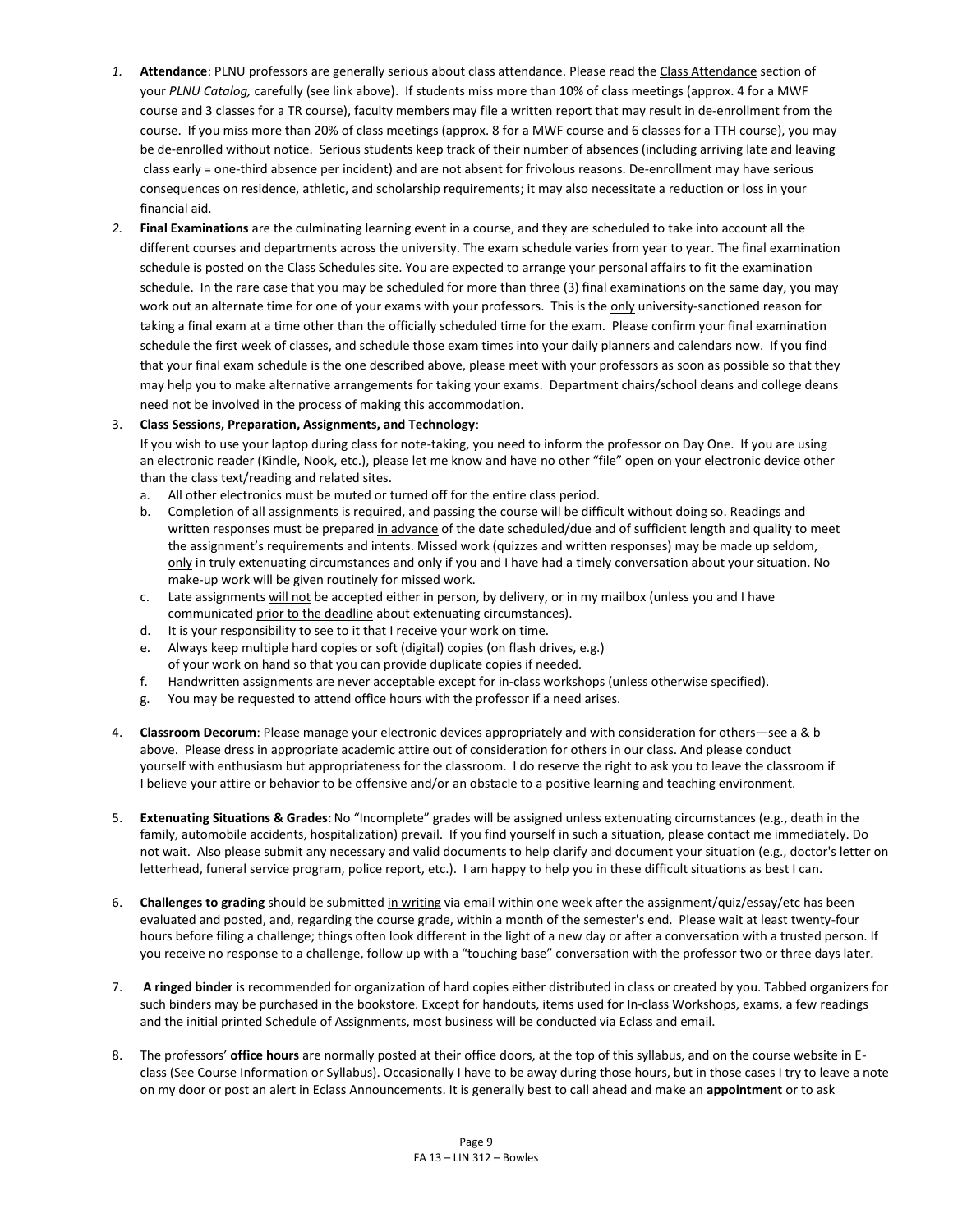following class for an appointment time unless you simply want to pop in for a quick question and answer. Mentioning the purpose of the meeting also helps me better prepare to help you.

# **XII. Textbooks**

#### Primary Text:

Fromkin, Victoria; Robert Rodman; and Nina Hyams. *An Introduction to Language*, 10th ed. Boston, MA: Wadsworth, 2014: **ITL**

Secondary Texts:

Crystal, David. *txtng: the gr8 db8.* New York: Oxford University Press, 2008: **TTGD** Stavans, Ilan. *Resurrecting Hebrew*. New York: Schocken, 2008: **RH**

#### XIII. **Other Materials Needed**

- *Lined loose-leaf* **filler paper** (consider asking for high-percentage recycled fiber). Do **not** use paper ripped from a spiral note book
- High quality blank white paper if you own a printer or use a friend's (please request recycled paper). Double-siding is good for the environment and acceptable here if the black ink does not bleed through
- **Pens, pencils and highlighters, including a color (other than black/blue) pen editing practice and** for peer-review marking of hard copy
- **Access to a word processor (Microsoft WORD is the standard program) and printer for most out-of-class assignments. Do not post files of your essays and other writing in any other software program. The suffix for your file should be .doc or (preferred) .docx**
- For best results, **access Eclass by using the Firefox as your brower**
- **Plan now to use this professor's template for taking notes in Microsoft Word**
- Stapler and staples and perhaps metal clamps (NO paper clips, please)
- **A loose-leaf three-ringed binder notebook with tabbed dividers for organizing In-class handouts**

**UNIVERSITY POLICIES:** [\(http://www.pointloma.edu/experience/academics/catalogs/undergraduate-catalog/point](http://www.pointloma.edu/experience/academics/catalogs/undergraduate-catalog/point-loma-education/academic-policies)[loma-education/academic-policies\)](http://www.pointloma.edu/experience/academics/catalogs/undergraduate-catalog/point-loma-education/academic-policies)

## **XIV.Guide for the Student of LIN 312**

Students in LIN 312 should *actively pursue* their education in introductory general linguistics. Such a role is far different from the lifestyle of the average student who merely takes notes in class and reads the textbook but fails to *grapple deeply* with the subject matter in weekly student-initiated review sessions, following up with questions directed to the professor. You must *intend* to do well and then invest the level of focus and thoroughness that are necessary! The theoretical nature of the class requires a new way of thinking about language.

Alumni of this course recommend that, in planning for study and work schedules, you free up more time than usual to **study for this three-unit course**. More *time and energy* are required because of the technical nature of the course, because most students are not familiar with "a linguistic point of view," and because an introductory course in this discipline requires a rather steep learning curve. But the professional rewards can be great. The State of California is requiring its public school teachers to know increasingly more about linguistics in general and about language acquisition and development in particular so that teachers may analyze language difficulties and help their students move toward proficiency in the majority language (English). In additional to the more obvious professional connection of linguistics to teaching, there is a strong connection between linguistics and other professions that depend on writing, editing, and public speaking. A PLNU journalism alumnus recently said it is the journalist with a linguistics background--one who can do editing knowledgably--who is seriously considered for professional advancement.

Sometimes the **office hours** posted at the professor's door are limited and do not fit the student's schedule. It is helpful for the student to email a request for an appointment 1-4 days before it is needed. Requests may also be made after class.

#### **Proper physical presentation of assignments**

Students should not submit loose sheets of paper, assignments enclosed in plastic covers, or multiple pages that are paper-clipped or dog-eared. Paper clips promptly fall off when a stack of papers is handled, and dog-ears are inappropriate in the university or the workplace. Use staples for multi-page submissions. If you do not own a **stapler**, buy one. Small metal clamps are preferable to paper clips. Be sure, also, to label each assignment either top left with your name, the date of submission, the professor's name and the course prefix and number, as well as the **identifying** *label of the assignment* itself. Multiple-paragraph writings deserve your **original title** (in addition to the assignment label with the date and your name). Essays and other short writings done outside class should be typewritten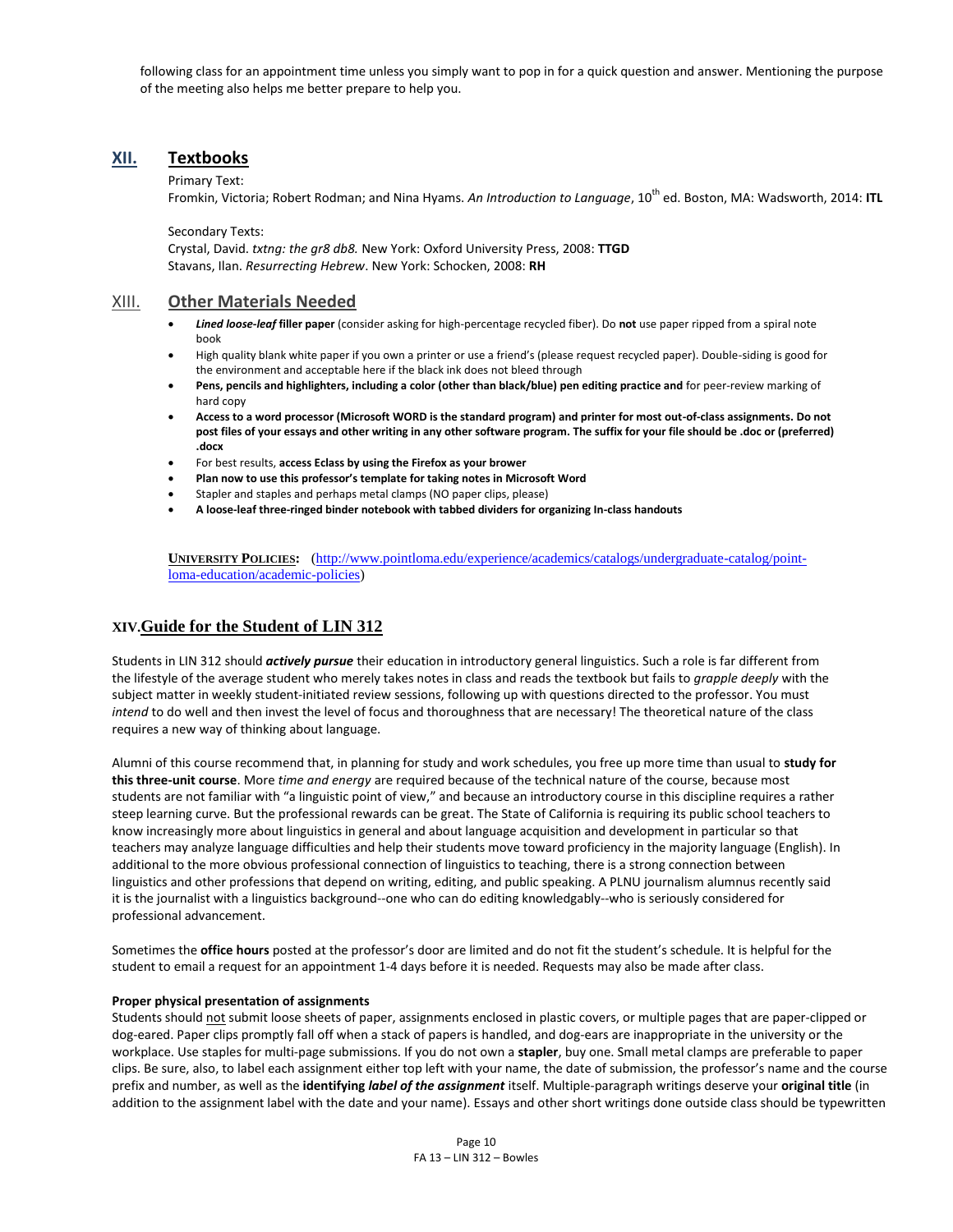and multi-paragraph writings should be double-spaced both within and between paragraphs. (Note that industry standard [please use], Microsoft Word, tends to leave too much space between paragraphs unless you tell the program not to do so). Any submissions (in-class workshop and examination) that are handwritten must be easily legible. Multi-page manuscripts such as the research paper will be submitted digitally via Eclass. All manuscripts should present a running header (top right) that includes your last name and the (automatic) number of the page.

#### **Mobile Phone, Email & Eclass**

You are responsible for checking your *PLNU email account* and *Eclass* (**Firefox**, preferred browser) regularly for electronic messages from me (and sometimes from your classmates). You will be asked to share your mobile phone number with the professor, to be used in cases of emergency. You are fully accountable for all course material, announcements, communications that are distributed via email and *Eclass*; and I will send messages only via these sites. Be certain that the topic of each email message can be determined by reading the subject line that you assign to every message. Start the subject line of each email message to the professor with **LIN312** for easy, quick identification. Then follow the course number with a word or phrase that adequately labels the purpose of the message. Please let me know if you encounter technical problems, especially with Eclass. You may also contact ITS or go to a computer lab.

**Questions about** individual grades or **a student's progress** should be made directly to the professor via email or in person. Usually the professor will want at least a day to prepare a response.

**Exams** will be based on material and skills covered in class and in assigned readings. Items for evaluation are often application questions, requiring the use of information and skills rather than merely a regurgitation of the facts. Most of examination content will address factual and theoretical content and vocabulary not explicitly reviewed in class but presented and explained only in the assigned readings (a few of which—handouts or postings in Eclass—may not have been listed in the advance tentative schedule). At any point in the semester, material covered earlier may reappear in assignments, quizzes, and exams. (The skills portion of the course is cumulative and developmental.) Enter exam dates on your calendar at the beginning of the semester, and do not expect special early proctoring of exams to facilitate student travel plans for reasons other than emergencies. **Quizzes** cover mainly the readings due on the day the exam is due, but they may refer back to earlier concepts covered in earlier readings.

#### **In-Class Workshops**

The purpose of the usual class session is to practice and apply the concepts of the recent readings. This process will frequently offer opportunities to clarify concepts and procedures. From time to time supplementary materials that broaden or deepen the scope of the readings will be introduced in Workshop. It is assumed for the most part that readings guided by study questions and vocabulary study and quizzed online will prepare students for further engagement in the classroom workshops. Supplementary materials sometimes are included in examinations. Occasionally **mini-lectures** will address new material that you have read about for that class session and will move beyond the readings. Thorough students negotiate a **reciprocal relationship** with one or more peers in the class whereby they help each other with class workshop note-taking and sharing when the peer must be absent. Missed in-class workshops cannot be made up, but enterprising students and their empathetic peers can often fill that gap adequately.

Up to twenty-three (23) handwritten **workshop** worksheets, along with the student's level of engagement with the professor and with peers during workshops will determine workshop scores. Sheets must be submitted at the end of the workshop, unless otherwise directed. The lowest workshop score will be dropped. (It is not wise to miss all or part of a class session simply to complete and submit a perfect assignment due that day—or to take full advantage of the opening of a registration portal for the next semester.) Selected portions of workshop worksheets will be marked qualitatively. Others will be marked only quantitatively.

Please **label all manuscript assignments** clearly with the label of the assignment and the date of submission. About ninety percent of the **vocabulary** in introductory linguistics will be the boldface terms in the main textbook. Students may ask for a supplementary list before each exam. Students are expected to be able to compose originally-worded, terse definitions based on their reading. Sometimes examples of the phenomenon named by the term will also be requested.

**Name Essay:** The essay that results from each student's exploring several of his/her family/given names requires the student to use and cite a number of etymological sources in print and on line. The essay is meant to be part hard research and part whimsical speculation. An example paper will be offered online.

**Research Project:** The purpose of the research project is to get students out of the classroom and into the field (optional) and library and the Internet to search in-depth for research-based answers to questions that are difficult to answer or that are seldom addressed in the linguistics research literature. Students should clearly build their research projects on core theoretical material coming from the main textbook and from the professor's lectures and optionally from other sources. The research project may be at its core either **field or library** based. A field-based project normally (but not always) involves a minimum of 20 hours of service learning and observation on the site to be negotiated with the professor (does not include travel time), serving under a primary supervisor, requiring **a reflective journal** of at least 2,500 words, and an essay that draws on (a) reflection and (b) specific observation (as voyeur and auteur) as well as insight from (c) at least two sources not already read for the course, as well as (d) the other LIN 312 studies to write a thesis-controlled essay of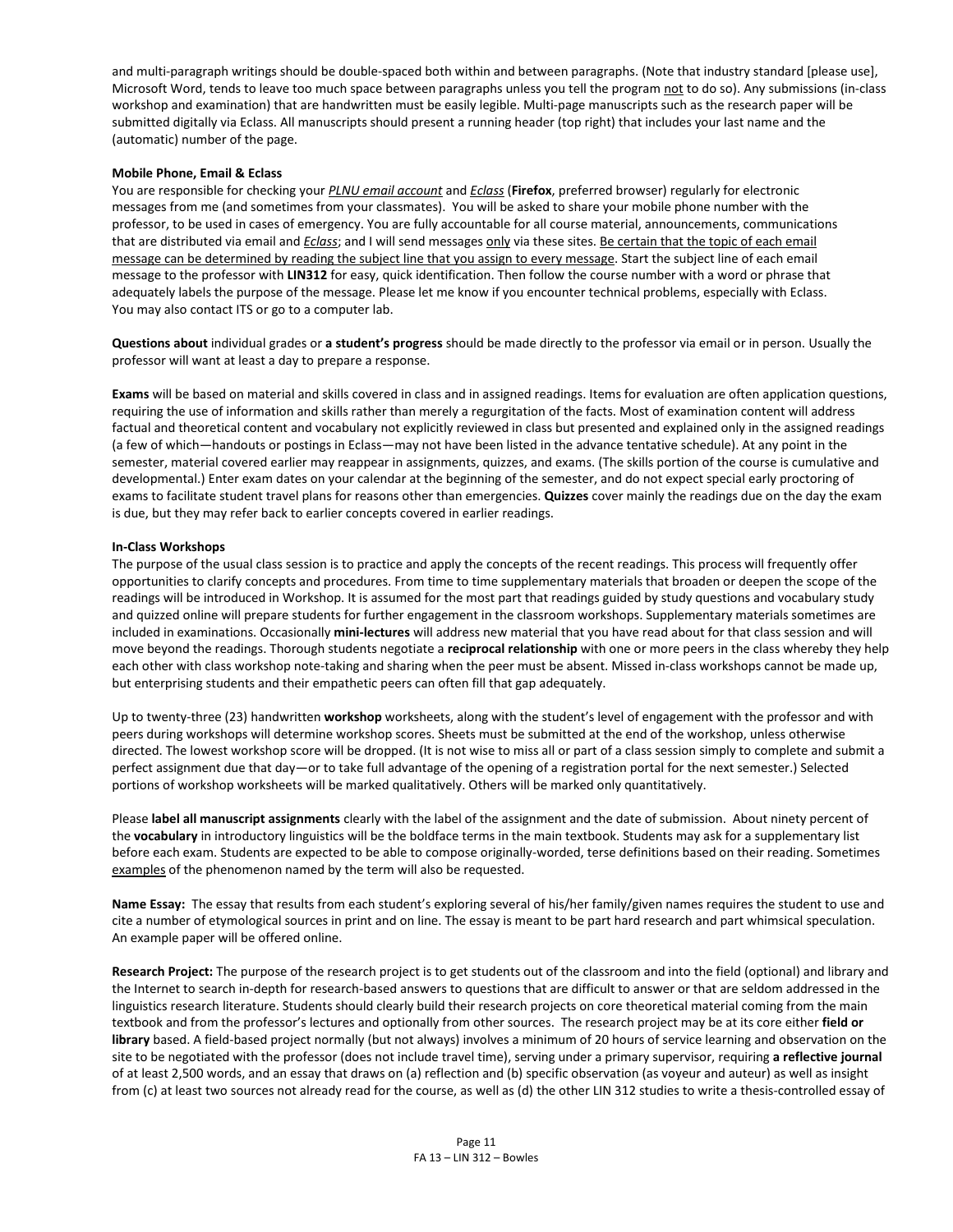insight. The field-based project must cite at least one print and one on-line source and include them in the 1,250-word essay's bibliography. The library-based project must cite at least three print and three on-line sources (not already read for the course) and include them in the 3,000-word essay's annotated bibliography. Please note that—as in the field-based paper—in the library-based project it is important that an original thesis control the development of the analytical discussion throughout the paper. Several stepwise assignments from topic (linguistic issue) to finished manuscript allow for professor's feedback and some peer review.

**Posting and Calculation of Grades:** Scores will be posted in Eclass, which will be the official grade book of the course. Course estimates at mid-term will be posted in the mypointloma Portal. Lowest scores are not so labeled and excluded from calculation until after the last item of that category has been posted: in this course, Online Quizzes and In-class Workshops.

**Borderline course grades are** determined by a combination of class participation, attendance, and the grade trend in the second half of the semester. If you have an energetic, take-control approach, steady participation in discussion and group activities, and no more than two absences for the semester, you can expect to be increased a point to the next grade category.

#### **Grading**

The **point distribution** in the course will be approximately as follows:

| Grading                                                                               |                                                                   |                           |  |
|---------------------------------------------------------------------------------------|-------------------------------------------------------------------|---------------------------|--|
| Assignments                                                                           | Value                                                             | <b>Your Points Earned</b> |  |
| Online Quizzes on reading                                                             | 30 points each<br>(c. 13 quizzes; the lowest dropped)<br>(c. 360) |                           |  |
| In-Class Workshops                                                                    | 10 points each<br>(c. 23 days; the lowest dropped)<br>(c. 220)    |                           |  |
| Exams                                                                                 | 100 points<br>100 points<br>100 points<br>(c. 300)                |                           |  |
| Research                                                                              |                                                                   |                           |  |
| Name Essay (w/Blog 1)                                                                 | 50 points                                                         |                           |  |
| Problem/Issue (hard copy)<br>Annotated Bibliography (w/Blog<br>4)                     | 5 points<br>20 points                                             |                           |  |
| Topic Outline to $2^{nd}$ level (w/<br>Blog 5)<br>Draft Research Essay (w/Blog        | 10 points                                                         |                           |  |
| 6)<br><b>Revision, Research Essay</b><br>(w/ Blog 7)<br>Presentation                  | 30 points<br>100 points<br>50 points<br>(c. 165)                  |                           |  |
| Blog 1 (re Name Essay)<br>Blog 2 (3 source citations,<br>annotated, RQ,<br>Rationale) | 5 points<br>15 points                                             |                           |  |
| Blog 3 (Update w/ 4 anno<br>citations)                                                | 15 points                                                         |                           |  |
| Blog 4 (Update w/ thesis)<br>Blog 5 (Update w/ attached<br>outline)                   | 10 points<br>5 points                                             |                           |  |
| Blog 6 (Reflection on attached<br>Full Draft)                                         | 5 points                                                          |                           |  |
| Blog 7 (Reflection on attached<br><b>Full Research Essay</b>                          | 5 points                                                          |                           |  |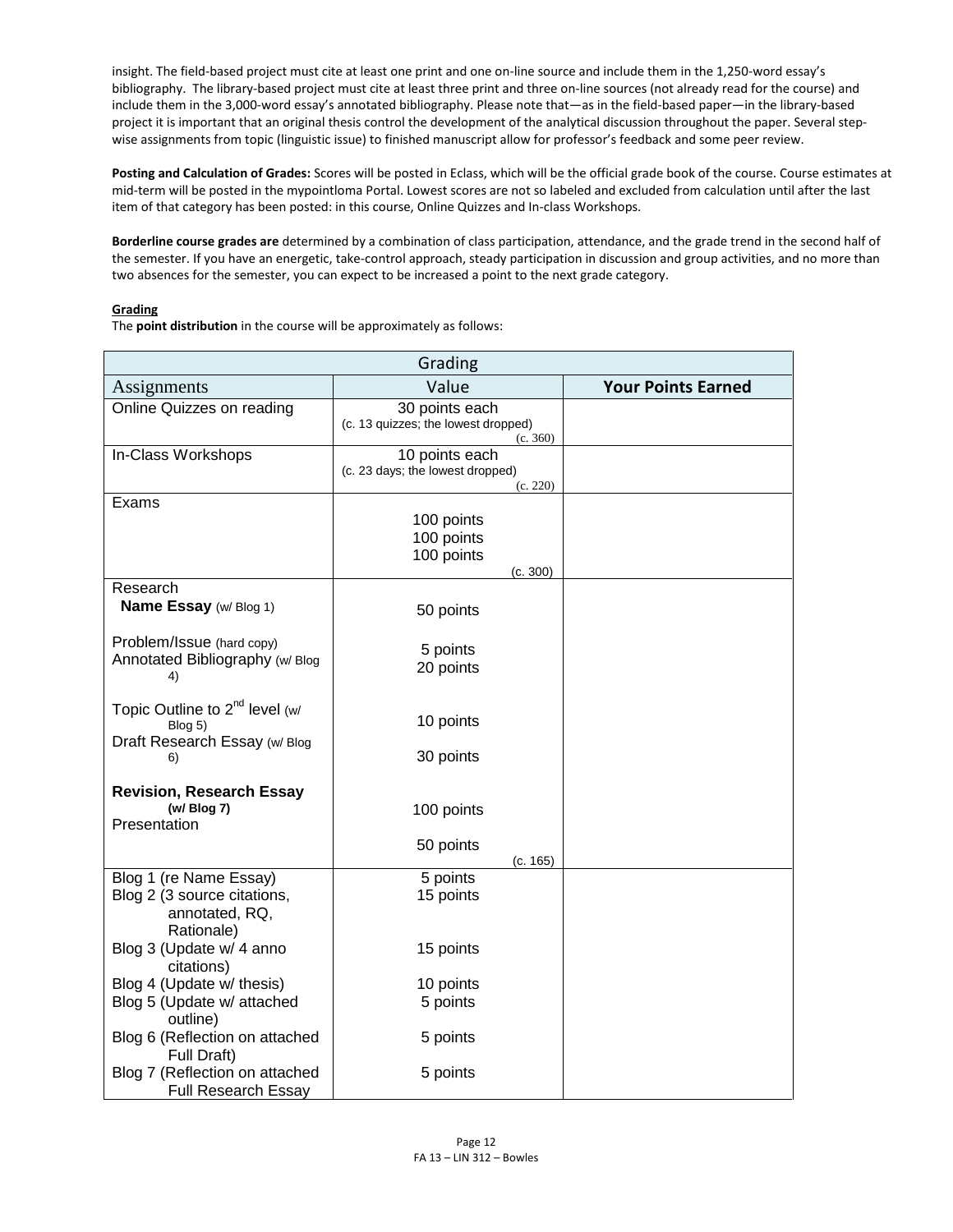| Revision)         | (c. 60)           |  |
|-------------------|-------------------|--|
| Total<br>Estimate | c. $1,105$ points |  |

# **Grade range equivalencies**:

| A              | 93-100 Percent |
|----------------|----------------|
| $A-$           | 90-92          |
| $B+$           | 89-88          |
| B              | 87-83          |
| $B -$          | 82-80          |
| $C+$           | 79-78          |
| $\mathsf{C}$   | 77-73          |
| $\overline{C}$ | 72-70          |
| $D+$           | 69-68          |
| D              | $67-63$        |
| $D-$           | $62 - 60$      |
| F              | Below 60       |
|                |                |

# **TENTATIVE SCHEDULE OF ASSIGNMENTS & MEETINGS LIN 312 – FA 13 – Bowles**

| <b>Class Meetings</b><br>and Topics<br>Week 1                              | Online<br>Quizzes,<br>In-class<br>Exams                | <b>Research Due</b>                                                                                                                                          | <b>Readings Due</b>                                                                                     |
|----------------------------------------------------------------------------|--------------------------------------------------------|--------------------------------------------------------------------------------------------------------------------------------------------------------------|---------------------------------------------------------------------------------------------------------|
|                                                                            |                                                        | Getting to know each other, the Course, & the Subject Area<br>What makes a good research project?                                                            |                                                                                                         |
| R 9/6<br>Introductions;<br><b>Talking</b><br>possibilities for<br>research |                                                        |                                                                                                                                                              |                                                                                                         |
| Week 2                                                                     | linguistics respond?)                                  | What is a scientific definition of language and what is linguistics?<br>David Crystal's <i>txtng</i> : What is texting, and how do we feel about it? (How do |                                                                                                         |
| $T$ 9/10<br>Nature of<br>language<br><b>Study of</b><br>linguistics        | Online Q1<br>due 11AM<br>(available<br>11:59PM<br>Sun) |                                                                                                                                                              | Ch 1 "What is<br>Language?" ITL<br>$(1-32)$<br>Preface & ch 1-2<br><b>TTGD (7-33)</b><br>(3 hr minimum) |
| R 9/12                                                                     | Library<br>Instruction<br>Ryan Library,<br>202         | Your Tentative Linguistic Issue/Problem for research,<br>Rationale, 1 online source citation (MLA or APA) with<br>annotation (hard copy)<br>(2 hr min)       |                                                                                                         |
| Week 3                                                                     |                                                        | What do we know about the structure of words?<br>How is texting different, and why do people text?                                                           |                                                                                                         |
| T 9/17                                                                     | Online Q2                                              |                                                                                                                                                              | Ch 2 "Morphology:                                                                                       |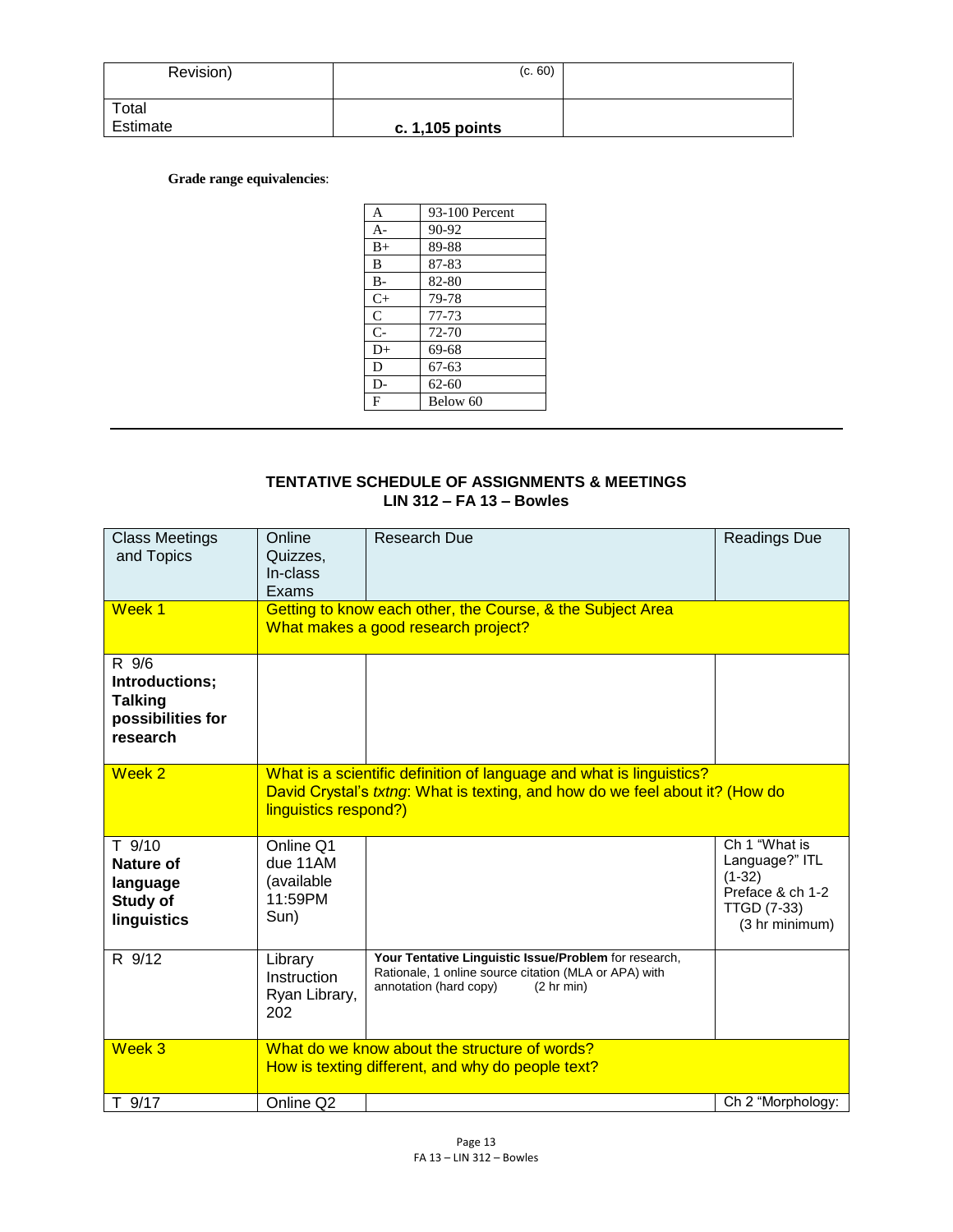| <b>Morphology</b>      | due 11AM           |                                                                                                                          | The Words of                   |
|------------------------|--------------------|--------------------------------------------------------------------------------------------------------------------------|--------------------------------|
|                        |                    |                                                                                                                          | Language" ITL                  |
|                        |                    |                                                                                                                          | $(33-75)$<br>Ch 3-4 TTGD (35-  |
|                        |                    |                                                                                                                          | 86)                            |
|                        |                    |                                                                                                                          | (4 hr min)                     |
| R 9/19                 |                    | Name Essay due at 11AM. Please post attached to Blog 1.<br>Reflect on the research and writing in a paragraph that gives |                                |
| (Morphology,           |                    | among other things a linguistic insight you learned in the                                                               |                                |
| continued)             |                    | process.                                                                                                                 |                                |
|                        |                    | Also, 1 source citation (MLA or APA--encyclopedia article)                                                               |                                |
|                        |                    | with annotation (hard copy)                                                                                              |                                |
|                        |                    | (1 hr min)                                                                                                               |                                |
| <b>Class Meetings</b>  | Online             | <b>Research Due</b>                                                                                                      | <b>Readings Due</b>            |
| and Topics             | Quizzes,           |                                                                                                                          |                                |
|                        | In-class           |                                                                                                                          |                                |
|                        | Exams              |                                                                                                                          |                                |
| Week 4                 |                    | How are words ordered to make utterances?                                                                                |                                |
|                        |                    | Who texts and what do they text about?                                                                                   |                                |
| $T$ 9/24               | Online Q3          |                                                                                                                          | Ch 3 "Syntax: The              |
| <b>Syntax</b>          | due 11AM           |                                                                                                                          | <b>Sentence Patterns</b>       |
|                        |                    |                                                                                                                          | of Language" ITL               |
|                        |                    |                                                                                                                          | $(76-138)$<br>Ch 5-6 TTGD (87- |
|                        |                    |                                                                                                                          | 120)                           |
|                        |                    |                                                                                                                          | $(3.5 \text{ hr min})$         |
| R 9/26                 |                    | 1 source citation (MLA or APA-scholarly journal article) with<br>annotation (post in Eclass Blog)                        |                                |
| (Syntax, continued)    |                    |                                                                                                                          |                                |
| A preview to Exam      |                    | Blog entry 2: Load your first 3 source citations with<br>annotations into your Research Blog, along with your            |                                |
| 1                      |                    | (revised?) Research Question and Rationale. Due 11AM.                                                                    |                                |
|                        |                    | $(1.5 \text{ hr min})$                                                                                                   |                                |
| Week <sub>5</sub>      |                    | How does language make meaning?                                                                                          |                                |
|                        |                    | What rules govern the way we engage each other with language?                                                            |                                |
|                        |                    |                                                                                                                          |                                |
| $T$ 10/1               | <b>Online Quiz</b> |                                                                                                                          | Ch 4 "The                      |
| <b>Semantics &amp;</b> | 4 due 11AM         |                                                                                                                          | Meaning of<br>Language" ITL    |
| <b>Pragmatics</b>      |                    |                                                                                                                          | $(139-188)$                    |
|                        |                    |                                                                                                                          | [No TTGD this                  |
|                        |                    |                                                                                                                          | week]<br>(2 hr min)            |
| R 10/3                 | Exam 1 (in         |                                                                                                                          |                                |
|                        | class)             |                                                                                                                          |                                |
|                        |                    |                                                                                                                          |                                |
| Week 6                 |                    | What do we know about sound systems in languages?                                                                        |                                |
|                        |                    | How is texting done in other languages?                                                                                  |                                |
| $T$ 10/8               | <b>Online Quiz</b> |                                                                                                                          | Ch 5 "Phonetics:               |
| <b>Phonetics</b>       | 5 due 11AM         |                                                                                                                          | The Sounds of                  |
|                        |                    |                                                                                                                          | Language" ITL                  |
|                        |                    |                                                                                                                          | $(189-223)$<br>Ch 7 TTGD (121- |
|                        |                    |                                                                                                                          | 148)                           |
|                        |                    |                                                                                                                          | (3 hr min)                     |
| R 10/10                |                    | Blog entry 3: Update your prof and classmates with any<br>changes to RQ, Rationale, sources. Tell us what you have       |                                |
| (Phonetics,            |                    | done on your project in the last 2 wk, and add a citation for a                                                          |                                |
| continued)             |                    | good book source (with annotation). This makes at least four                                                             |                                |
|                        |                    | source: 1 online; 1 ling encyc art; 1 schol j art; and 1 bk or                                                           |                                |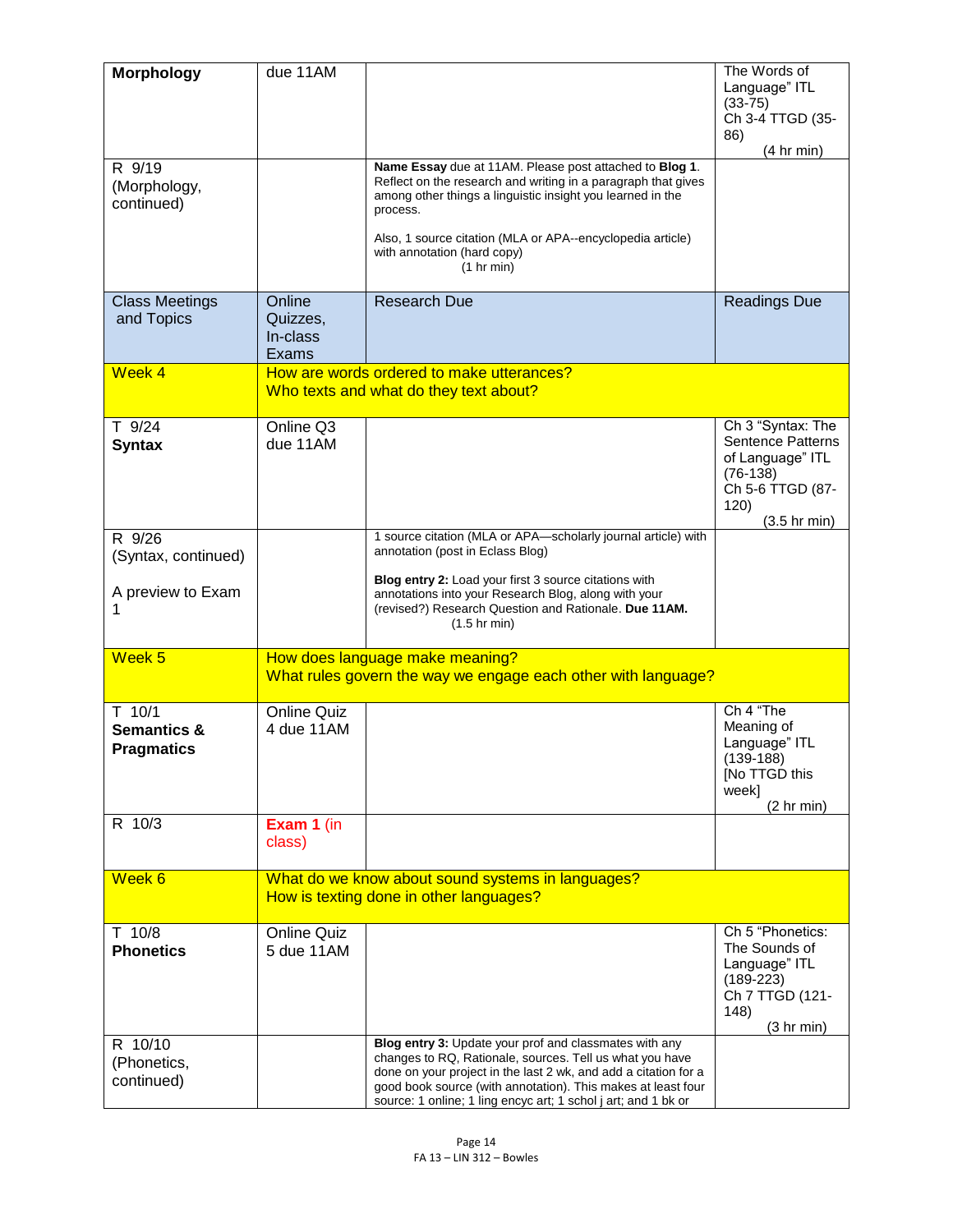|                                                                    |                                           | sec of a bk. Due 11AM.                                                                                                                                                                                                                                                                                                                                                                                                                                   |                                                                                                                       |
|--------------------------------------------------------------------|-------------------------------------------|----------------------------------------------------------------------------------------------------------------------------------------------------------------------------------------------------------------------------------------------------------------------------------------------------------------------------------------------------------------------------------------------------------------------------------------------------------|-----------------------------------------------------------------------------------------------------------------------|
|                                                                    |                                           | (2 hr min)                                                                                                                                                                                                                                                                                                                                                                                                                                               |                                                                                                                       |
| <b>Class Meetings</b><br>and Topics                                | Online<br>Quizzes,<br>In-class<br>Exams   | <b>Research Due</b>                                                                                                                                                                                                                                                                                                                                                                                                                                      | <b>Readings Due</b>                                                                                                   |
| Week 7                                                             |                                           | How do individual phones make meaning?<br>In what ways linguistically is texting positive or negative?                                                                                                                                                                                                                                                                                                                                                   |                                                                                                                       |
| T 10/15<br>Phonology                                               | <b>Online Quiz</b><br>6 due 11AM          |                                                                                                                                                                                                                                                                                                                                                                                                                                                          | Ch 6 "Phonology:<br>The Sound<br>Patterns of<br>Language" ITL<br>$(224-278)$<br>Ch 8 TTGD (149-<br>175)<br>(3 hr min) |
| R 10/17<br>(Phonology,<br>continued)<br>A preview to Exam<br>2     |                                           | Blog entry 4: Update your readers on any changes since<br>last week. Add a thesis statement to answer your RQ in a<br>single sentence, and attach your full annotated<br>bibliography (in standard format, MLA or APA style). For a<br>2,500-word source-based thesis essay, readers normally<br>expect at least ten sources cited in the essay. Generally, we<br>expect more scholarly journal articles than any other type.<br>Due 11AM.<br>(2 hr min) |                                                                                                                       |
| Week 8                                                             |                                           | Is sociolinguistics more than dialect study?                                                                                                                                                                                                                                                                                                                                                                                                             |                                                                                                                       |
| T 10/22<br><b>Sociolinguistics</b>                                 | <b>Online Quiz</b><br>7 due 11AM          |                                                                                                                                                                                                                                                                                                                                                                                                                                                          | Ch 7 "Language in<br>Society" (279-336)<br>[No secondary<br>text assignment<br>this week]<br>(2 hr min)               |
| R 10/24                                                            | <b>Cumulative</b><br>Exam 2 (in<br>class) |                                                                                                                                                                                                                                                                                                                                                                                                                                                          |                                                                                                                       |
| Week 9                                                             |                                           | Linguistic change, reconstruction of languages, and the linguistic family tree.<br>Ilan Stavans's Resurrecting Hebrew: Stavens's biographical search, Ben-Yahuda's<br>linguistic quest, and the founding of the nation of Israel                                                                                                                                                                                                                         |                                                                                                                       |
| T 10/29<br><b>Historical-</b><br>Comparative<br><b>Linguistics</b> | <b>Online Quiz</b><br>8 due 11AM          |                                                                                                                                                                                                                                                                                                                                                                                                                                                          | Ch 8 "Language<br>Change: the<br>Syllables of Time"<br>ITL (337-393)<br>RH (3-35)<br>(3 hr min)                       |
| R 10/31<br>(Histor-Compar,<br>continued)                           |                                           | Blog entry 5: Update your readers on your research project,<br>noting any changes or breakthroughs or needs. Attach a<br>topic outline to the second level. Make certain the current<br>RQ, thesis, rationale and outline are all consistent with each<br>other. Due 11AM.<br>$(1.5$ hr min)                                                                                                                                                             |                                                                                                                       |
| <b>Class Meetings</b><br>and Topics                                | Online<br>Quizzes,<br>In-class<br>Exams   | <b>Research Due</b>                                                                                                                                                                                                                                                                                                                                                                                                                                      | <b>Readings Due</b>                                                                                                   |
| Week 10                                                            |                                           | Child acquisition, adult input and Bilingualism<br>Ben-Yahuda's dream and beyond                                                                                                                                                                                                                                                                                                                                                                         |                                                                                                                       |
| 11/5<br>T.                                                         | <b>Online Quiz</b>                        |                                                                                                                                                                                                                                                                                                                                                                                                                                                          | Ch 9 "Language                                                                                                        |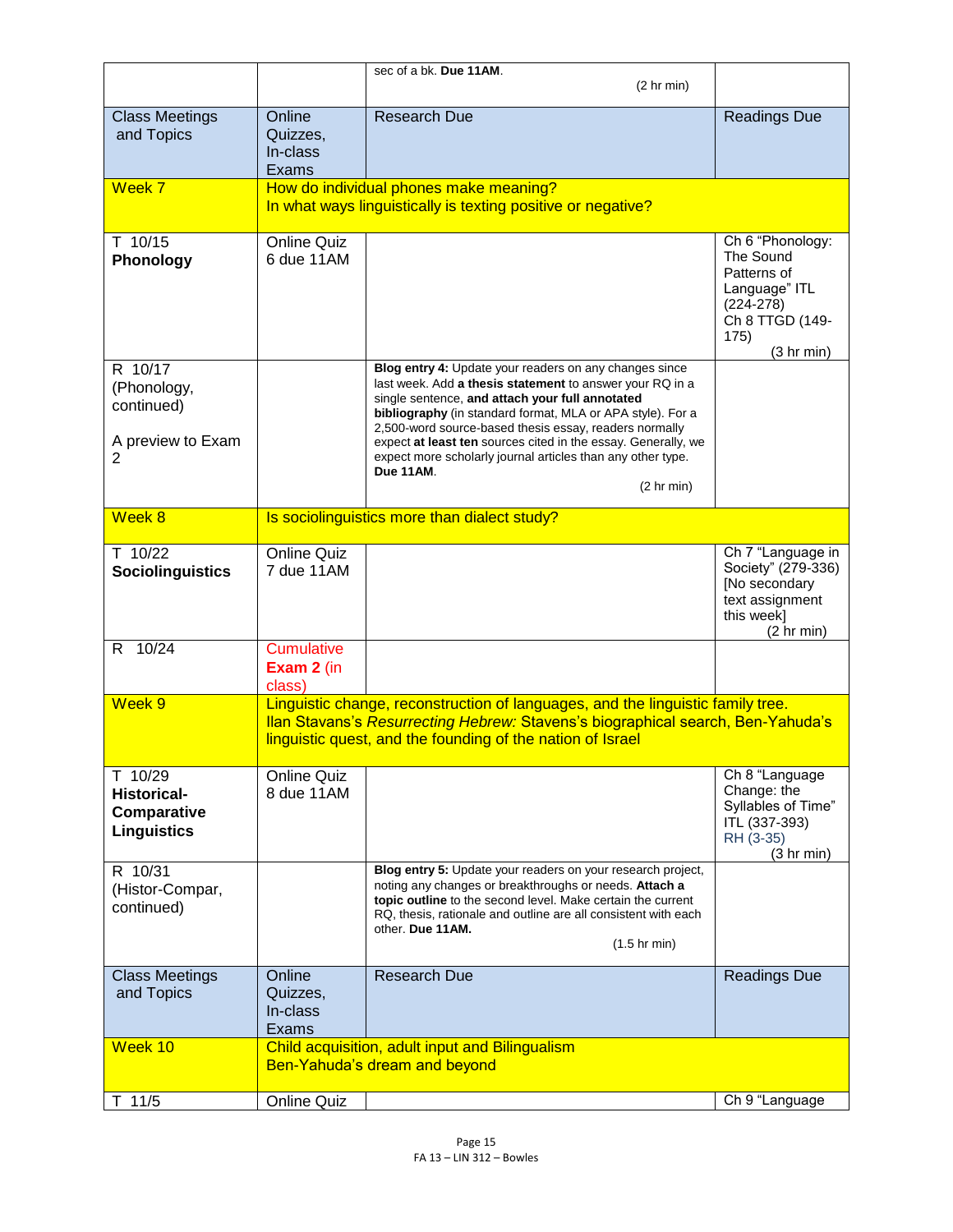| Language<br><b>Acquisition</b>                    | 9 due 11AM                              |                                                                                                                                                                                                                                                                                                                                                                                                              | Acquisition" ITL<br>$(394 - 443)$<br>RH (35-58)<br>(3 hr min)                                      |
|---------------------------------------------------|-----------------------------------------|--------------------------------------------------------------------------------------------------------------------------------------------------------------------------------------------------------------------------------------------------------------------------------------------------------------------------------------------------------------------------------------------------------------|----------------------------------------------------------------------------------------------------|
| R 11/7<br>(Language<br>Acquisition,<br>continued) |                                         | Blog entry 6: Attach Full Draft of Research Essay (w/rev.<br>RQ, Thesis, Outline & Annotated bibliography) to Blog entry 6.<br>In the entry itself, reflect on the State of the Manuscript: that<br>is, what is strong, what is weak? What yet needs to be<br>done? Etc. Due 11AM.<br>Peer Review of two peer drafts using protocol posted in<br>Materials due in Group site. Due noon Sat, 11/9. (1 hr min) |                                                                                                    |
| Week 11                                           |                                         | Connections between comprehension, language and the brain<br>Languages, Cultures, More Ben-Yahuda and Prof. Spolsky's perspective                                                                                                                                                                                                                                                                            |                                                                                                    |
| $T$ 11/12<br><b>Neurolinguistics</b>              | <b>Online Quiz</b><br>10 due<br>11AM    |                                                                                                                                                                                                                                                                                                                                                                                                              | Ch 10 "Language<br>Processing and<br>the Human Brain"<br>$(444 - 494)$<br>RH (58-86)<br>(3 hr min) |
| R 11/14<br>(Neurolinguistics,<br>continued)       |                                         |                                                                                                                                                                                                                                                                                                                                                                                                              |                                                                                                    |
| Week 12                                           |                                         | Professor Halkin on Babel, many languages, and the one<br>Language and machines: Is there a limit?                                                                                                                                                                                                                                                                                                           |                                                                                                    |
| T 11/19<br>Computational<br><b>Linguistics</b>    | <b>Online Quiz</b><br>11 due<br>11AM    |                                                                                                                                                                                                                                                                                                                                                                                                              | Ch 11 "Computer<br>Processing of<br>Human<br>Language" (495-<br>526)<br>RH (86-112)<br>(3 hr min)  |
| R 11/21<br>(Computational,<br>continued)          |                                         | Blog entry 7: Post your final reflection on the research<br>project as Blog 7, and attach your revision of the research<br>essay to it. Due Sat 3PM.                                                                                                                                                                                                                                                         |                                                                                                    |
| Week 13                                           | <b>Happy Thanksgiving</b>               | What are the types of writing in the languages of the world?                                                                                                                                                                                                                                                                                                                                                 |                                                                                                    |
| T 11/26<br>Language and<br>Writing                | Online Quiz  <br>12 due<br>11AM         |                                                                                                                                                                                                                                                                                                                                                                                                              | Ch 12 "Writing:<br>The ABCs of<br>Language" ITL<br>$(527 - 554)$<br>$(1.5 \text{ hr min})$         |
| R 11/28<br>Week 14                                |                                         | Thanksgiving Recess (No class)                                                                                                                                                                                                                                                                                                                                                                               |                                                                                                    |
| $T$ 12/3<br>(continue Language<br>and Writing)    |                                         | Getting ready for the last examination                                                                                                                                                                                                                                                                                                                                                                       |                                                                                                    |
| R 12/5<br>A preview to Exam<br>3                  |                                         | Blog entry 7: Attach your revision of the Research Essay a<br>Blog 7 entry that is a reflection on the process and the final<br>product. Due 11AM.                                                                                                                                                                                                                                                           |                                                                                                    |
| <b>Class Meetings</b><br>and Topics               | Online<br>Quizzes,<br>In-class<br>Exams | <b>Research Due</b>                                                                                                                                                                                                                                                                                                                                                                                          | Readings Due                                                                                       |